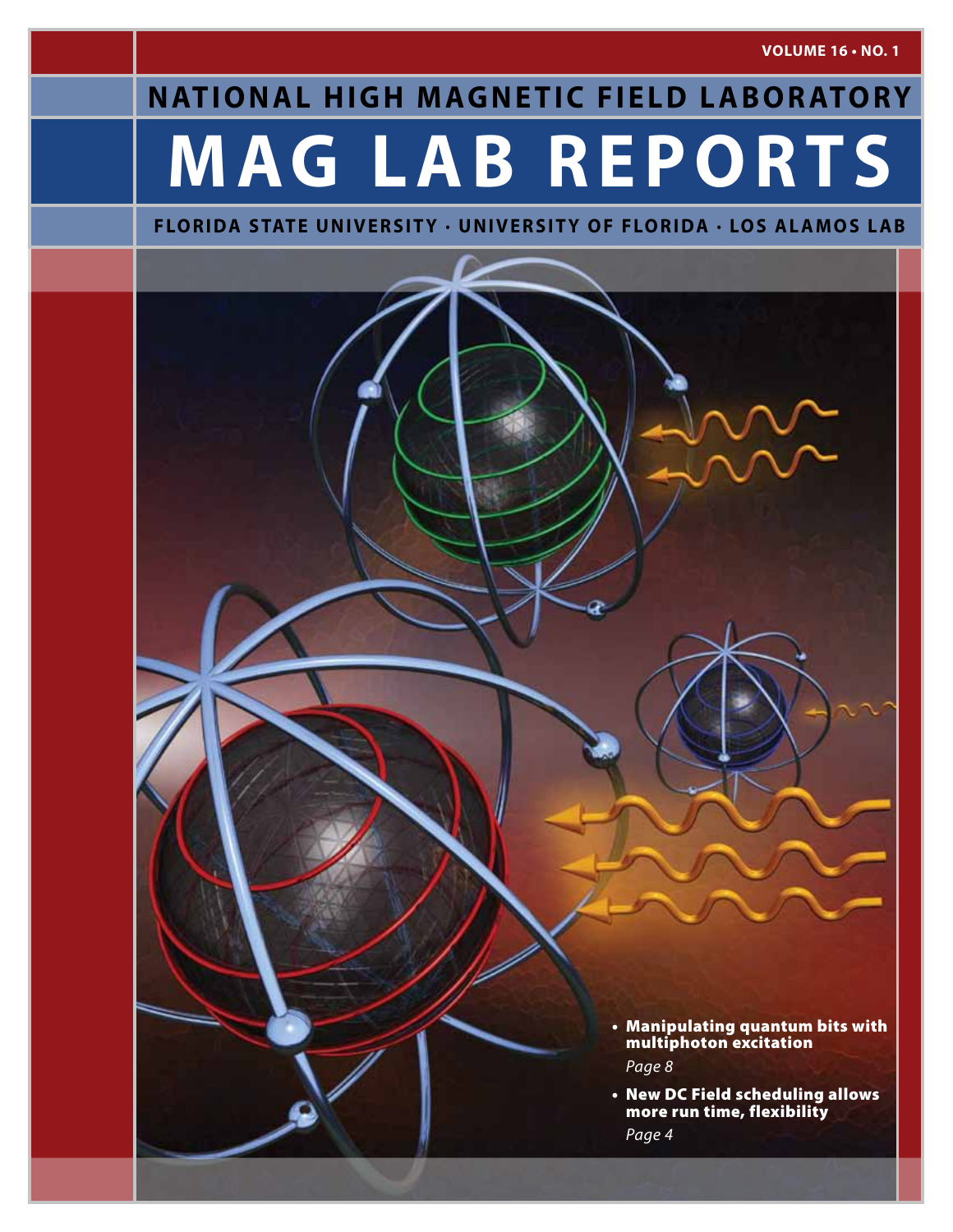| $\overline{2}$ | <b>VOLUME 16 . No. 1</b> | <b>TABLE OF CONTENTS</b>                                                                                                            |  |
|----------------|--------------------------|-------------------------------------------------------------------------------------------------------------------------------------|--|
|                | $\overline{\mathbf{3}}$  | Director's Desk: Open House huzzahs, a report on the<br>recent site visit, and reflections on doing more with less                  |  |
|                | 4                        | New FlexTime schedule gives DC magnet users more run<br>time and wriggle room                                                       |  |
|                | 5                        | Cyrogenic system for the 35 tesla magnet gets a<br>major overhaul                                                                   |  |
|                | 8                        | Spin control: Multiphoton coherent manipulation in<br>large-spin qubits                                                             |  |
|                | 10                       | Collaboration uses FT-ICR to explore mechanism<br>of drug resistance in gastrointestinal stromal<br>tumor patients                  |  |
|                | 13                       | Researchers combine solution, solid-state NMR<br>techniques to determine the structure of membrane<br>proteins.                     |  |
|                | 15                       | Increased focus on science education leads to a spike<br>in requests for outreach                                                   |  |
|                | 17                       | Mag Lab staff, affiliates, users and students in the news                                                                           |  |
|                | 19                       | Science Starts Here: Andrew Christianson                                                                                            |  |
|                |                          | Trying to reduce your carbon footprint? Sign up for an online subscription at<br>http://www/mediacenter/publications/subscribe.aspx |  |
|                |                          |                                                                                                                                     |  |

Published by: **National High Magnetic Field Laboratory** 1800 East Paul Dirac Drive Tallahassee, FL 32310-3706

> Tel: 850 644-0311 Fax: 850 644-8350 www.magnet.fsu.edu



**On the cover:** Photo illustration by Kevin John. See page 8 for the article that inspired the cover.

**Director:** Greg Boebinger **Associate Director for Management and Administration:** BRIAN FAIRHURST  **Director, Public Affairs:** Susan Ray **Editor:** AMY MAST **Art Direction and Production: SAVOY BROWN** 

This document is available in alternate formats upon request. Contact Amy Mast for assistance. If you would like to be added to our mailing list, please write us at the address shown at left, call 850 644-1933, or e-mail winters@magnet.fsu.edu.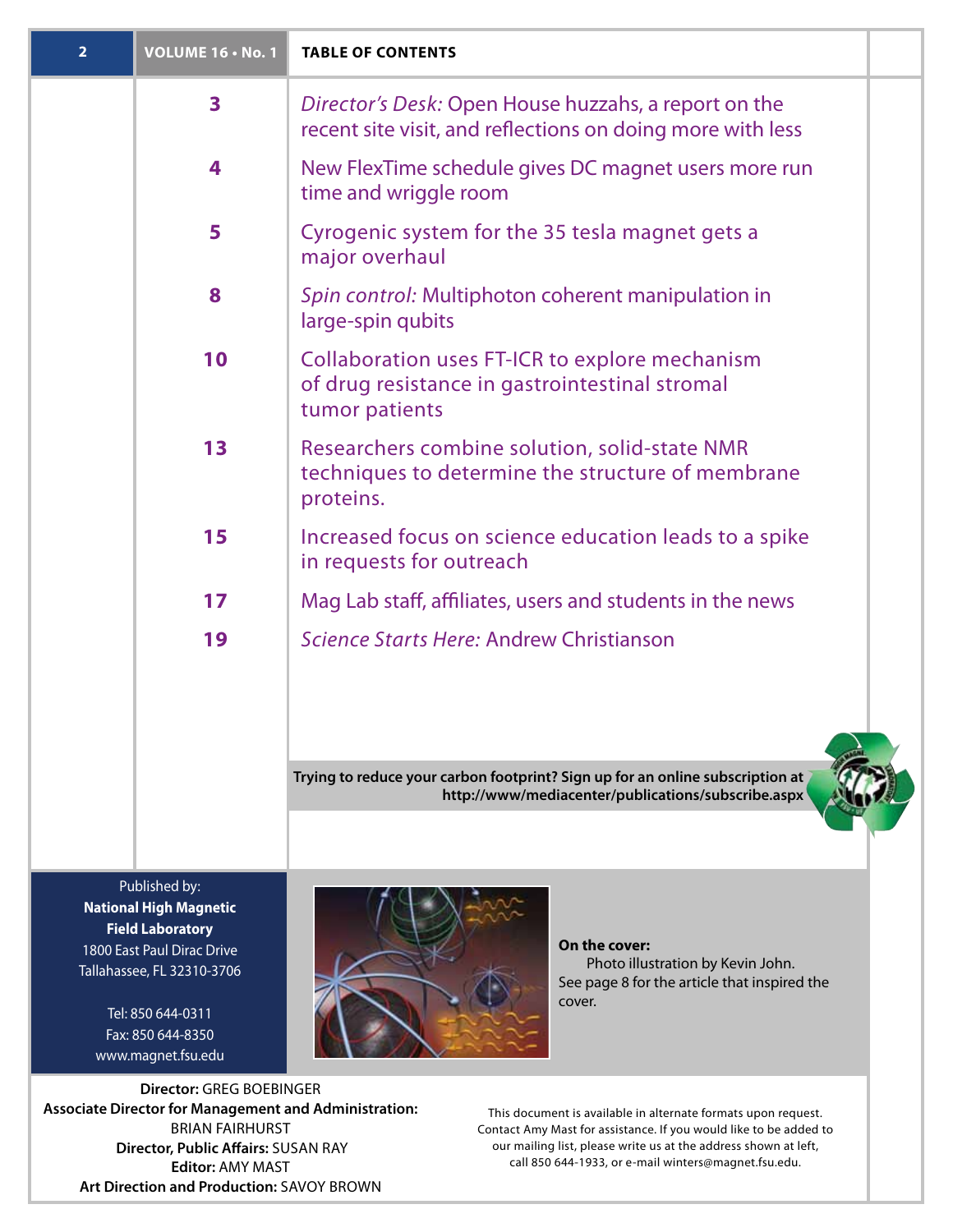## Scientists 'pull out the stops' for lab's annual Open House

### **By Greg Boebinger**

We here at the Mag Lab are still happily recovering from our 14th annual Open House, which attracted more than 5,500 people (in just five hours) to the Mag Lab/ FSU branch, shattering the previous record of 4,600 set just last year. Not only did we inspire a lot of "that is awesome!" "wow!" and "cool!" moments, we also collected more than 2,000 pounds of food for America's Second Harvest Food Bank of the Big Bend by asking our visitors to donate a canned good as the unofficial price of admission.

The headline in the newspaper summed it up well: "Mag Lab scientists pull out all the stops." Some scientists spent literally months building, tweaking and perfecting their demonstrations, much to the delight of our visitors. They shrunk quarters, froze flowers, launched potatoes out of pneumatic cannons and wrote "Magnet Lab" on the head of a fire ant with a focused ion beam. They gave our visitors, young and old alike, myriad opportunities for hands-on experimentation and a deeper understanding of the science concepts behind the bells and whistles.

It takes everyone – from grad student to scientist to administrative assistant to program directors – to pull off this event. I congratulate each and every one of them, as well as the leadership of our Public Affairs Department, on a job well done.

### **Sitevisit recognizes lab's creativity**



Open House master of ceremonies/court jester Greg Boebinger. Photo by Jim Berhalter.

The lab had its annual NSF site visit Dec. 9-11, and I'm encouraged by its conclusions and recommendations. The committee praised the lab for finding creative ways to do more with less in response to the budget cuts of 2008, and noted that such short-term, cost-saving measures are not sustainable over the long run.

The Magnet Lab cannot sustain a vital user program if our core budgets cannot support reliability, and we are teetering on the edge in this respect. As just one example, the cost of replacement parts for the flagship magnets in the Pulsed Field user program, the 60 T Long-Pulse and 100 T Multi-Shot Magnet Project, is several hundreds of thousands. We know with certainty that these magnets have a limited lifetime, because pulsed magnets are – in a very real sense – applied metal fatigue. These dramatic new and worldunique user capabilities have been brought online at the Mag Lab/LANL in a time of virtually flat budgets and rising costs … a very important Mag Lab accomplishment, but dependent on our core funding levels over the long term.

Improvements to our aging infrastructure – in particular a badly needed cryogenics upgrade to increase reliability and save on future liquid helium costs – have been put on hold, because resources must be diverted to other mission-critical areas (such as paying our utility and liquid helium bills!).

The site visit committee urged us to work with sponsors (and potential sponsors) to replace the lost funding, a recommendation we aggressively pursue to support the development of new capabilities, such as the much-appreciated and long-term U.S. Department of Energy support for the 100 T Multi-Shot Magnet Project. But we must recognize that new sponsors have been and will be reticent to pick up existing user program operations.

### **New schedule benefits users**

Switching to a decidedly more upbeat topic! In this issue, you'll read about the lab's new FlexTime schedule for the DC magnet program. This new schedule will allow users more run time and flexibility to use their assigned time. How much more? A full 10 hours per week more time to most efficiently use their allotted megawatt-hours. FlexTime also allows the Mag Lab to respond with more time and power if a user is getting exceptional (read: publishable) results. See page 5 for all the details.

Rock and roll,

Gregory S. Boebinger

GREGORY S. BOEBINGER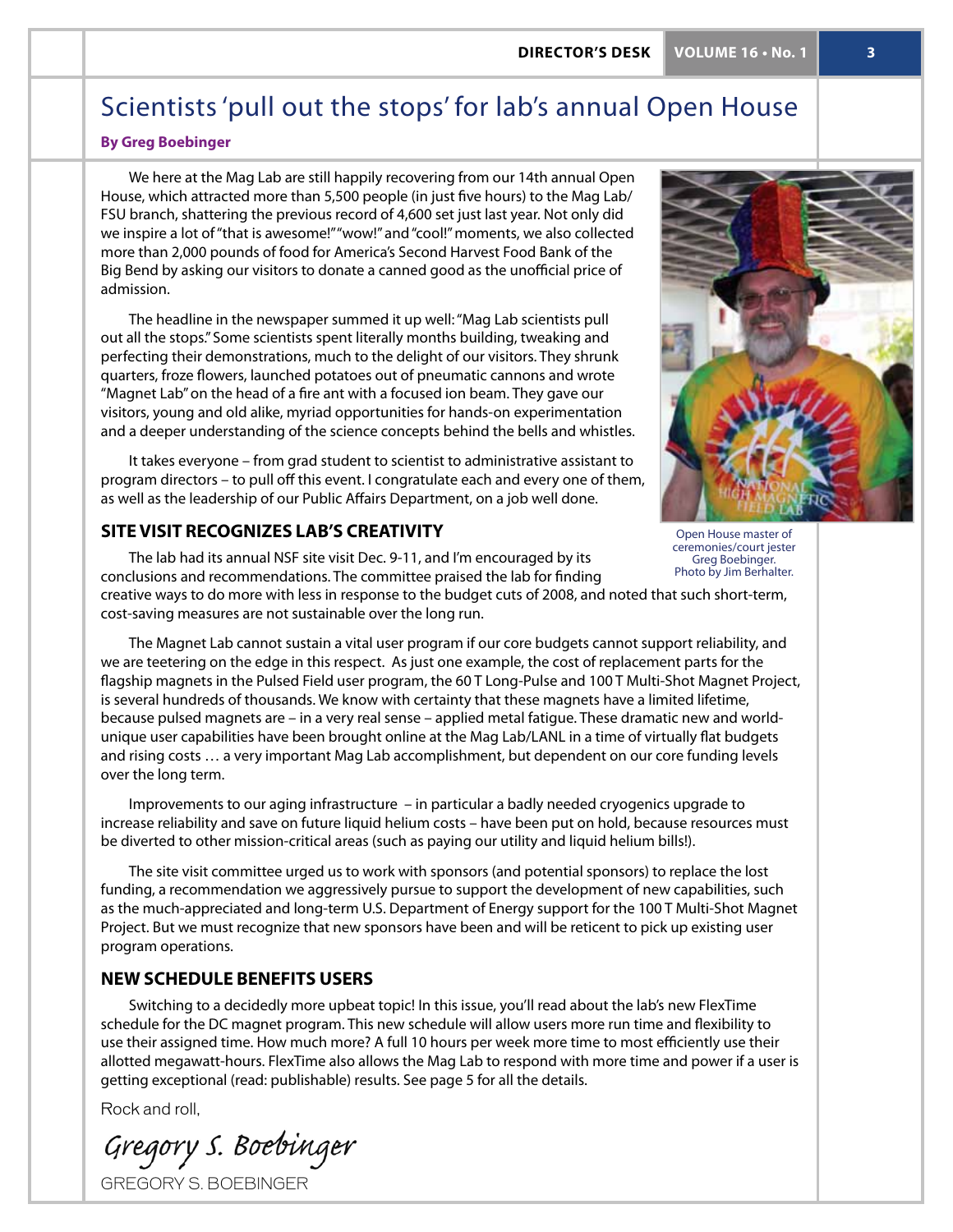## Schedule offers users flexibility, more run time

### **By Eric Palm**

The DC Field Facility rolled out its FlexTime schedule for users in March, a scheduled that will allow users more run time and flexibility during the hours that the DC magnets are available.

Currently users receive 3½ hours of time on Mondays, and four, 7-hour-long shifts the rest of the week for a total of 31½ hours of available magnet time.



FlexTime will increase the available magnet time for each shift to a total of 41½ hours. The schedule for Mondays will stay the same, while the changes for Tuesday through Friday are illustrated in the table below.

| Current Schedule         | <b>First Shift</b><br>$9:00 - 16:00$ | Second Shift<br>$16:45 - 23:45$ |
|--------------------------|--------------------------------------|---------------------------------|
| <b>FlexTime Schedule</b> | $6:30 - 16:00$                       | $16:30 - 2:30$                  |

In addition to the extended shift times, if a user on the first shift is getting exceptional results (defined as publishable), we will allow him to keep running for up to 1 hour into the second shift's time. However, later in the week the users in the second shift will be able to start early to make up this time and maximize their experiment. The goal is to make the schedule as flexible as possible while guaranteeing that all users receive their magnet time during the week.

Of course if we gave you 33 percent more magnet time, you would naturally use more electrical energy (MWHrs). Since our budget is not increasing to match our expanded FlexTime schedule, we will be providing every user with an energy allocation. Each group for each visit will be given a set number of MWHrs to use per week. When users exceed that limit, their magnet time will be over. It is up to each group to use its energy budget in the way that best meets the users' own scientific agenda.

Some of our users primarily sweep the magnetic field (sweepers) and some primarily sit at high fields (sitters). Since sitters on average use 3 times the power of sweepers, they will be given a higher energy budget. Eventually we will become more sophisticated with our budgeting process to better manage our power bill while still enabling the highest quality scientific output by our users.

We expect that the overwhelming majority of our users will receive an energy budget that meets or exceeds what they have used in the past. Please remember that if you use power at the same rate as before, you will run out after 31 hours of magnet time. Our goal is provide the best and most flexible magnet time that allows our users to effectively manage their magnet time without breaking our budget. We anticipate that the extra hours of magnet time will allow users to recover from the inevitable problems that crop up during an experiment without feeling like they will not have enough time to get their experiment done.

If a user is approaching the end of his magnet time and realizes that he will need additional power to complete the data for the *Nature* article that he is on the verge of realizing, he can appeal to the Magnet Lab director for more MWHrs. The director in consultation with the DC Program directors will look at the quality of the science being done and the amount of money left in the budget (not necessarily in that order!) and make a decision about providing extra power. Please be aware that with the additional hours most users will be limited by their power budget and not the available time and we will not be able to provide users with the power necessary to use all 41 hours of magnet time during their shift.

This user driven management tool will allow the Mag Lab to control its power bill and still provide maximum flexibility to the user. If and when we receive an increase in our budget we will increase your energy budget correspondingly.

We're excited about the additional fluidity that FlexTime provides. Please be patient with us as we work out the bugs in this new schedule. We look forward to hearing from you during and after your visits here about aspects of the plan that worked well and how we can improve as we move forward.

*Eric Palm is the director of the DC User Program. You can reach him at palm@magnet.fsu.edu or (850) 644-1325.*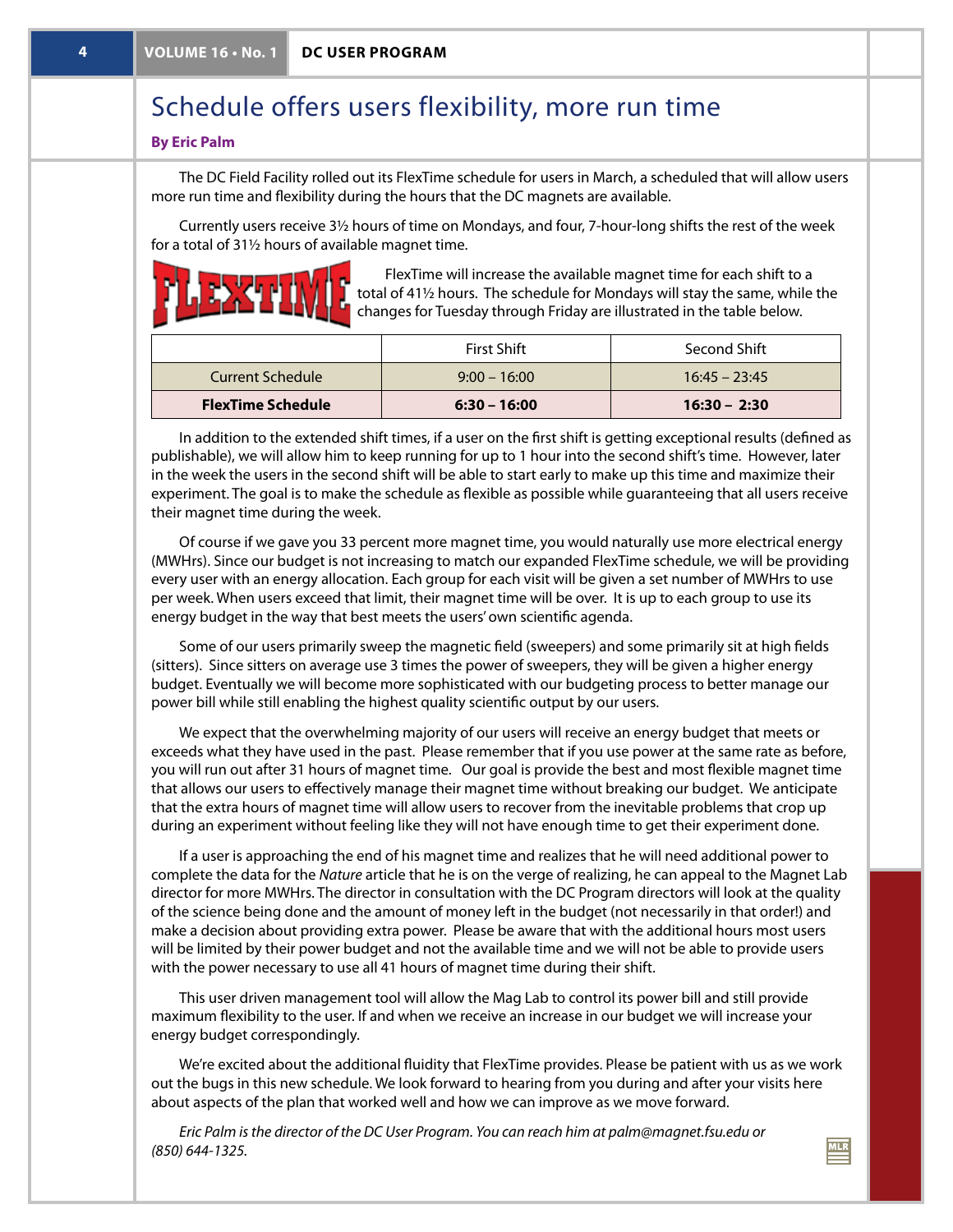## Newer, better, larger: Cryogenic 'System D' worthy of superlatives

### **By Tim Murphy**

What would you say if you could get a *larger* temperature range, a *much* longer hold time, *better* temperature stability, *improved* ease of use and *more* sample space from the cryostats used in the DC Field Facility? Would you be interested? Did we mention the part about more space at field center?

While it may sound like an offer on one of the many infomercials on late night cable TV, enhancing service to users was the idea behind a new cryogenic system (System "D") that will soon be put into service in the 32- mm bore 35 tesla resistive magnet. This system has a temperature range of 0.3-300 K and a liquid helium bath hold time of better than five days. Figure 1 shows the new system sitting next to two of the older-style pumped bath dewars that have been in use since the lab first opened.



### **Figure 1.**

The dewar on the left is one of the original 10" dia. dewars. The middle dewar is one of the newer 13" dia. dewars and the dewar on the right is System "D."

The system has two inserts that can be swapped depending on the temperature range desired: the first is a top loading, sorbtion pumped, sample in liquid, <sup>3</sup>He system with a temperature range of 0.3-70 K which has a hold time at base temperature of 60 hours. The second insert is a top loading, sample in dynamic gas, variable temperature insert (VTI) that has a temperature range of 1.5-300 K. Both inserts have a sample space I.D. = 17 mm (0.67") and use the same probes for both inserts, which enhances the reliability and allows the next user to mount samples while the current user is running in the system. These inserts eliminate the need for pumping the entire liquid helium bath to condense <sup>3</sup>He and go to low temperatures, and the VTI has excellent performance at higher temperatures without having to turn your probe into a superinsulation wrapped mini toaster oven. There are two rotating and two fixed orientation probes with the system. Each probe has nine twisted pair, four stainless steel coax and two high frequency coax. The probe thermometry is on a separate wiring bundle so all of the wires are available for experimental use. The probes use vacuum load locks so the days of lowering your cryostat into a plume of cold helium gas and freezing the probe into the dewar are over. This configuration also allows us to collect the helium boil-off from the dewar into the recovery system for recycling.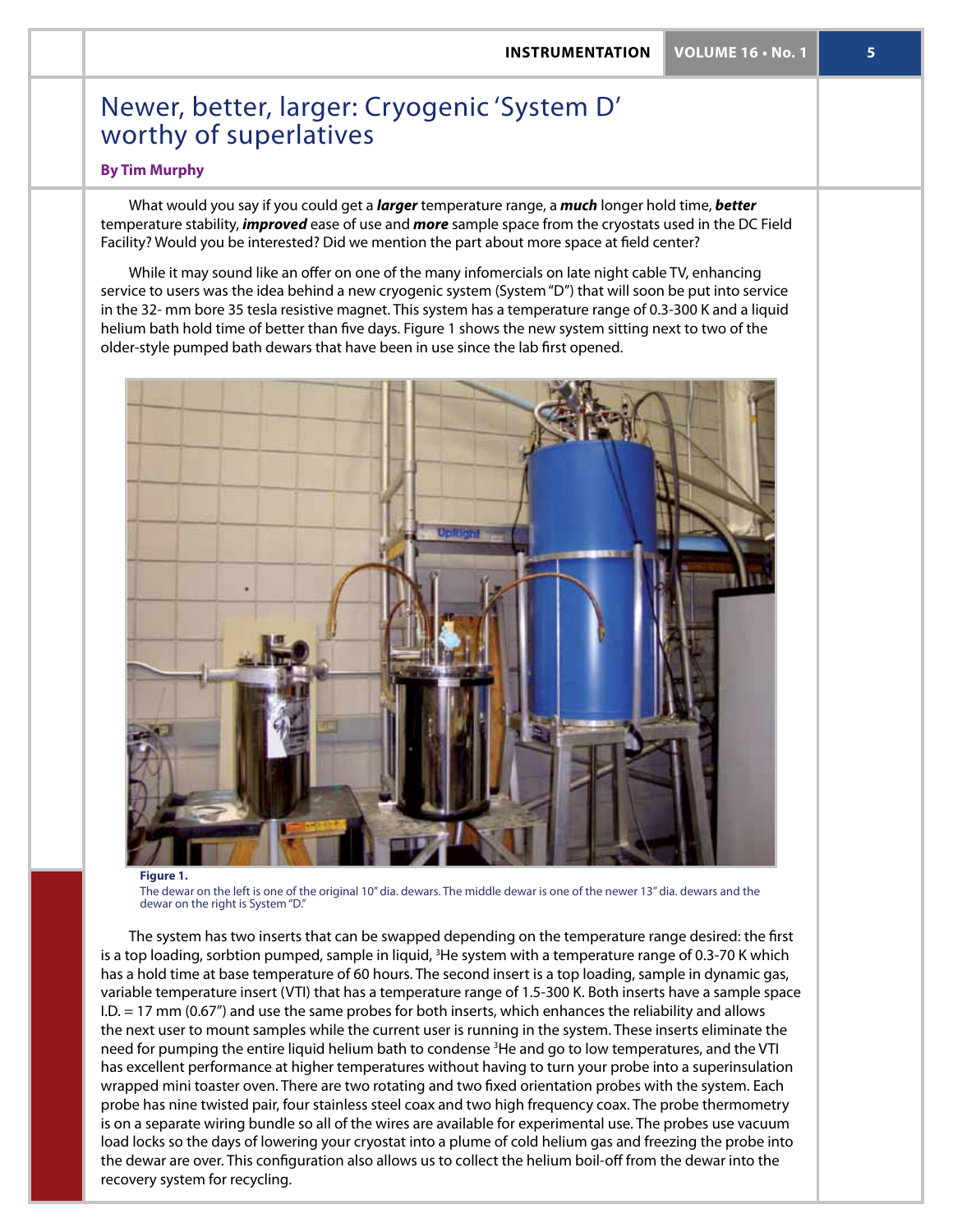One of the rotating probes under construction is shown in Figure 2 alongside one of the older  ${}^{3}$ He rotating probes for comparison. There are two thermometers (Cernox and Ruthenium oxide) permanently mounted to the rotator that cover the entire temperature range and a heater mounted to the bottom. The I.D. of the new rotator is 10.4 mm (0.41") as compared to 8.89 mm (0.35") on the old system. There is also a rotator body that will accommodate direct attachment of an 8-pin DIP header allowing for plug and play transport measurements.



The rotator on the left is for System D. The rotator on the right is what is currently used.

In addition to the rotating sample holders, there is a non-rotating sample holder that can accommodate two 8-pin DIP headers as shown in Figure 3. The 8-pin DIP holders can be released via a screw to make it easier to plug headers into the sockets. There is a shield that slides around the lower assembly to protect it during probe load/unload operations. In addition the lower DIP socket assembly can be removed to allow custom user sample holders to be attached to the probe.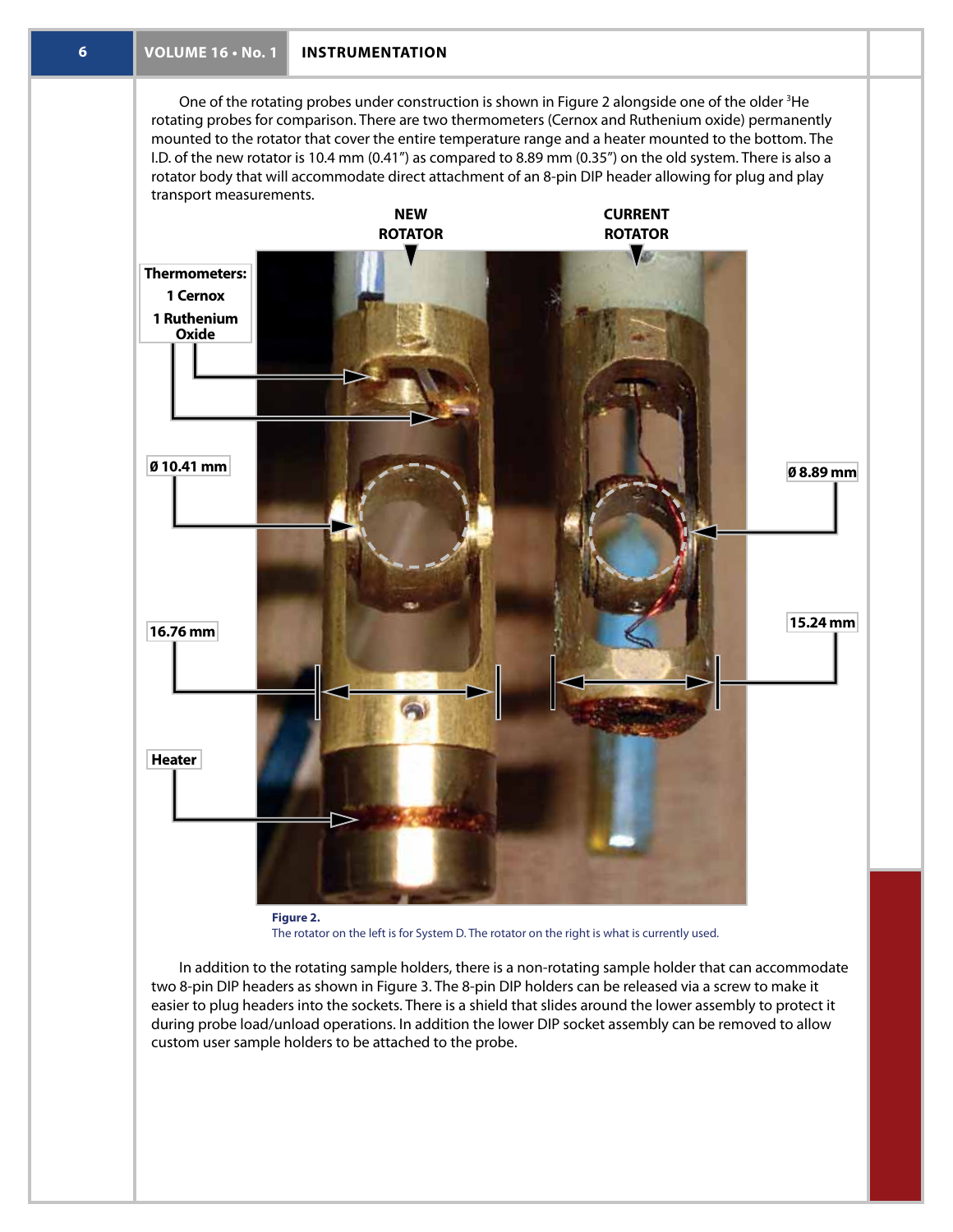

**Figure 3.** System "D" fixed orientation 8-pin DIP socket sample holder

We also have two older siblings of System "D" and they are System "A" and "B" for the 20T50-mm bore superconducting and 31 T, 50-mm bore resistive magnets, respectively. These systems are identical in concept to System "D" but have different maximum fields and sample spaces. Table 1 below lists the relevant characteristics of each system. Systems "A" and "B" are both top loading and have rotating and fixed angle probes similar to System "D".

|                   | <sup>3</sup> He - Temperature - VTI |               | Field | Sample Space    |
|-------------------|-------------------------------------|---------------|-------|-----------------|
| System "A"        | $0.25 - 70K$                        | $1.5 - 300 K$ | 20 T  | 36 mm           |
| System "B"        | $0.30 - 70K$                        | $1.5 - 300 K$ | 31 T  | 24 mm           |
| System "D" (NEW!) | $0.30 - 70K$                        | $1.5 - 300 K$ | 35 T  | $17 \text{ mm}$ |

**Table 1:** Comparison of top loading cryogenic systems.

Pictures and drawings for Systems "A" and "B" can be found online at: http://www.magnet.fsu.edu/usershub/scientificdivisions/dcfield/facilities.html

...and on the operations wiki, which will soon be updated for all three systems at: http://opsxserve.magnet.fsu.edu/groups/operations/wiki/cbb6d/Temperature\_available.html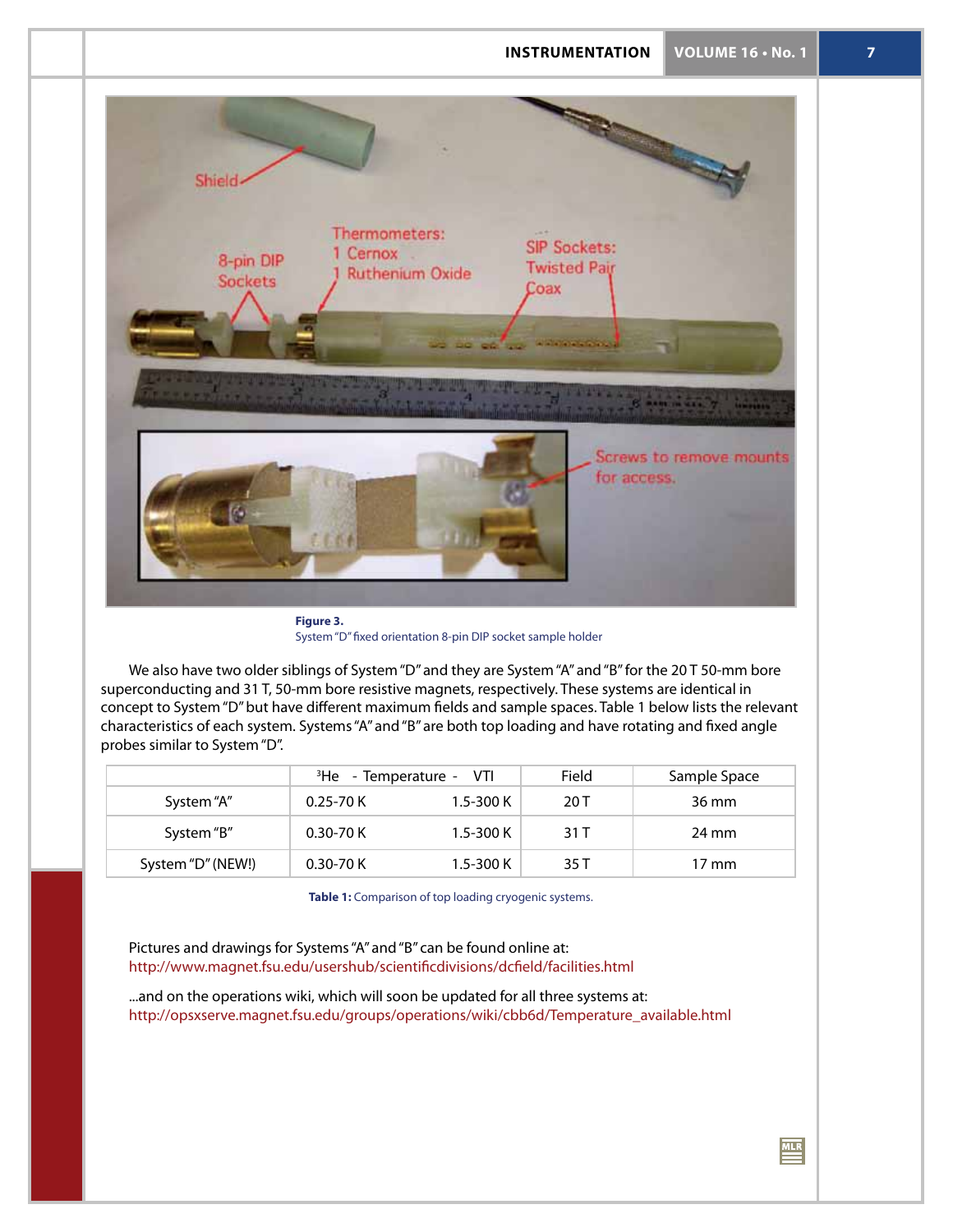## Multiphoton coherent manipulation in large-spin qubits

### **S. Bertaina, L. Chen, N. Groll, J. Van Tol, N.S. Dalal & I. Chiorescu**

Quantum algorithms offer the possibility of solving certain problems with a tremendous increase of speed compared to their classical counterparts. Manipulating quantum bits (or qubits) however is a very delicate process, and building a quantum computer proves to be a challenging task. Photons are an ideal choice in such endeavor as they interact with quantum systems in predictable ways. As such, they are a versatile tool for manipulating, reading/coupling qubits and for encoding/transferring quantum information over long distances. As qubit implementations, spin-based systems are nanoscopic, potentially operable up to room temperature<sup>1</sup>, less noise sensitive and benefit from single-spin detection schemes<sup>2</sup>. When diluted enough to avoid uncontrolled spin-spin interactions, a variety of spin qubits show long coherence times, e.g. the N-V color centers in pure diamonds, N atoms trapped in a  $C_{60}$  cage, Ho<sup>3+</sup> and Cr<sup>5+</sup> ions and molecular magnets. In this work<sup>3</sup> we present first observations of multi-photon spin coherent manipulation in a multi-level system  $(Mn^{2+}, S=5/2)$  diluted in a highly symmetric non-magnetic matrix. Decoherence effects on Mn<sup>2+</sup> spins are strongly suppressed because of the system's high symmetry. We implemented a multiphoton/multi-level technique leading to Rabi oscillations, which offers a new way to operate spin qubits.

MgO is the host matrix of choice due to its quasi-isotropic crystal field (in cubic symmetry) leading to a small and tunable *in-situ* level anharmonicity. Such multi-state systems are proposed for quantum algorithms in either size-limited<sup>4</sup> or scalable schemes<sup>5</sup> and to study new exotic quantum phenomena, like the quantum antiresonances<sup>6</sup>. Aside the application in quantum computing, the spin 5/2 of a Mn<sup>2+</sup> ion in a non-magnetic matrix of MgO allows studying quantum phenomena at the interface between the quantum and classical world. As known from quantum mechanics textbooks, two types of systems can exactly be treated analytically: the two-level system and the harmonic oscillator. The six electronic levels of Mn<sup>2+</sup> can be tuned *in-situ* into a multi-level harmonic (or pseudo-harmonic) configuration. We show that its properties are strikingly different from those of a classical harmonic oscillator, which absorbs energy by continuously raising the occupation number. In our case, the finite number of equally spaced levels induces a coherent dynamics in which the spin projection shows an oscillatory motion, similar to the one of a two-level system.



### **Figure 1.**

Illustration showing the six levels of  $Mn^{2+}$  S=5/2 spin under the coherent drive of a single or triple photon excitation. The right-most arrows illustrate the situation when all the levels are equidistant and the pseudo-harmonic system shows the dynamics of a two-level system (see the oscillation in red in figure 2).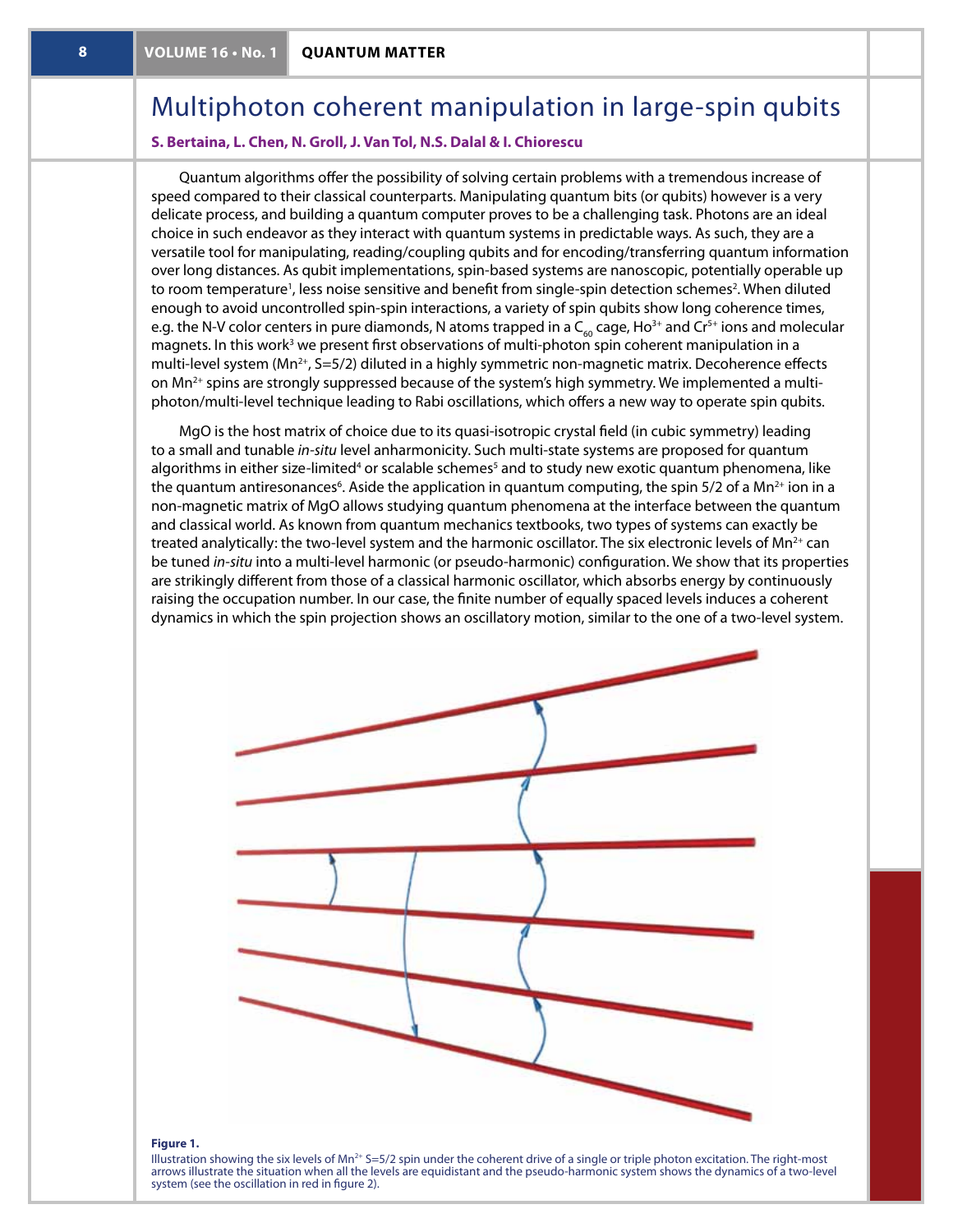



### **Figure 2.**

- (a) Fast Fourier Transform (FFT) peaks, in black, of Rabi oscillations recorded at T=40 K, as a function of  $\theta$ (the inset shows the relative angles between the magnetic fields and the crystal axes). Error bars indicate peaks full-width at half max (FWHM). The contour plot represents FFT traces of simulated Rabi oscillations; the color code goes from 0 (blue) to 1 (red) with mixed colors for intermediate values. The markers on the ordinate axis indicate the angles used in (b) and (c).
- (b) At the so-called compensation angle  $\theta$ =31°, the equally spaced level system behaves as a two-level system showing a single-valued Rabi frequency. At  $\theta = 33^\circ$ , beatings between two close Rabi frequencies are observed. At  $\theta$ =45°, the averaged spin projection <S<sub>z</sub>> undergoes a fast nutation superposed on a slower and less defined one.
- (c) FFT of data in (b) [curves are shifted vertically, as in (b)].

These first observations of spin states dressed by coherent photons show the leading role of a small anisotropy on the dynamics of a spin qubit. Our results apply to other spin qubit implementations with quasi-harmonic energy diagram and in quasi-isotropic environments. The present study shows that multi-level spin systems can be coherently manipulated via multi-photon Rabi oscillations and therefore be exploited for use in quantum algorithms.

### **ACKNOWLEDGEMENTS**

The measurements were performed by postdoc S. Bertaina and graduate students L. Chen and N. Groll at the facility operated by the Electron Magnetic Resonance division of National High Magnetic Field Laboratory. This work was supported by NSF Cooperative Agreement Grant No. DMR-0654118, NSF Grants No. DMR-0645408, No. DMR-0506946, and No. DMR-0701462, the FSU and the Magnet Lab (No. IHRP-5059), DARPA (No. HR0011-07-1-0031), and the Sloan Foundation.

### **REFERENCES**

- 1. A.V. Akimov *et al.,* Nature, **450**, 402 (2007).
- 2. J. R. Petta *et al.,* Science, **309**, 2180 (2005).
- 3. S. Bertaina *et al.,* Phys. Rev. Lett., **102**, 050501 (2009)
- 4. M. N. Leuenberger and D. Loss, Nature, **410**, 789 (2001).
- 5. M. Grace *et al.,* New J. Phys., **8**, 35 (2006).
- 6. C. Hicke and M. I. Dykman, Phys. Rev. B, **76**, 054436 (2007).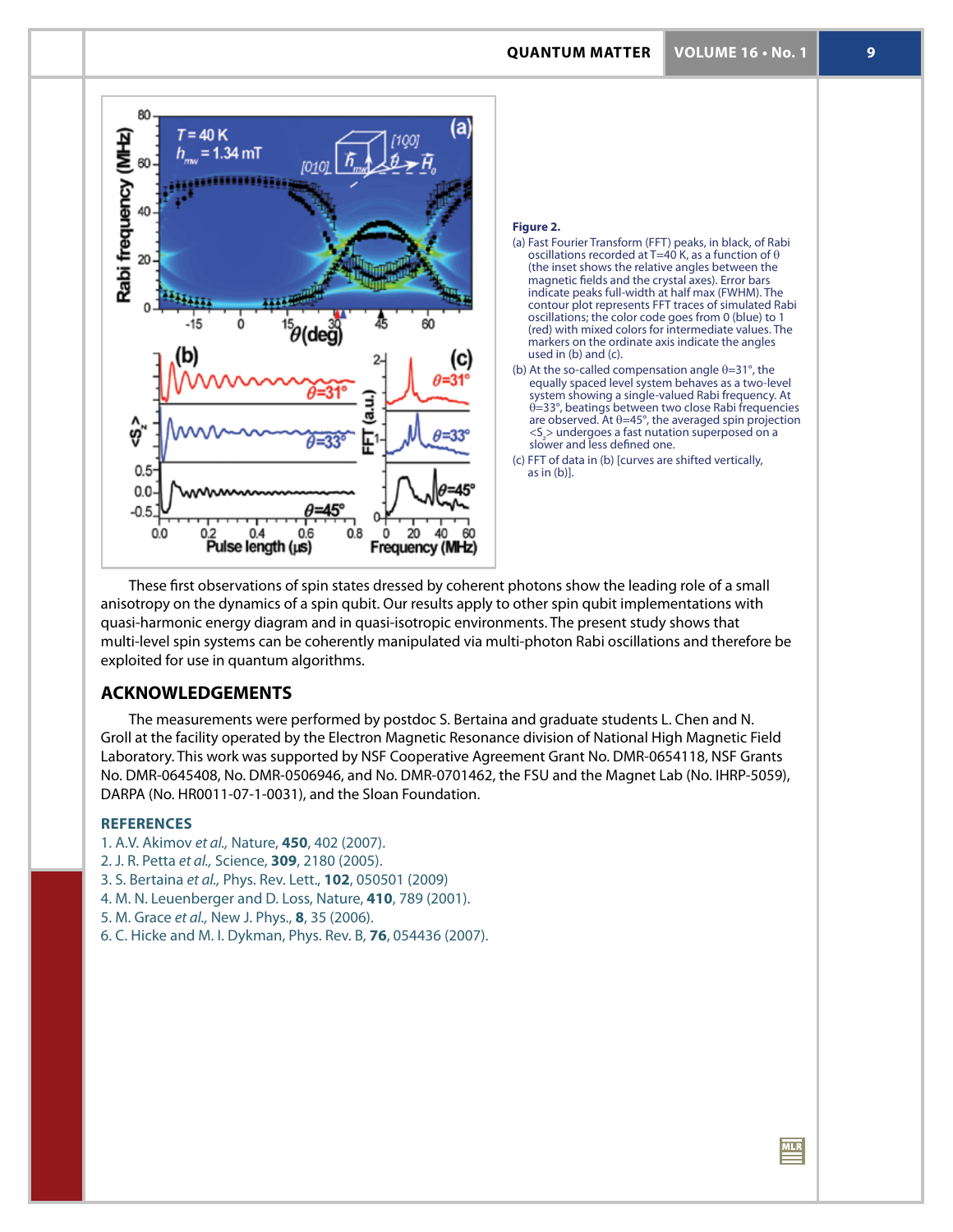## Mechanism of drug resistance in gastrointestinal stromal tumor patients

**Hui-Min Zhang1,2, Mark R. Emmett1,3, Alan G. Marshall1,3, Ketan S. Gajiwala<sup>4</sup> , Joe C. Wu<sup>5</sup> , James Christensen<sup>4</sup> , Gayatri D. Deshmukh<sup>5</sup> , Wade Diehl<sup>4</sup> , Jonathan P. DiNitto<sup>5</sup> , Jessie M. English<sup>5</sup> , Michael J. Greig<sup>4</sup> , You-Ai He<sup>4</sup> , Suzanne L. Jacques<sup>5</sup> , Elizabeth A. Lunney<sup>4</sup> , Michele McTigue<sup>4</sup> , David Molina<sup>4</sup> , Terri Quenzer<sup>4</sup> , Peter A. Wells<sup>4</sup> , Xiu Yu<sup>4</sup> , Yan Zhang<sup>5</sup> , Aihua Zou<sup>4</sup> , and George D. Demetri<sup>6</sup>**

- 1 National High Magnetic Field Laboratory, Florida State University
- 2 Institute of Molecular Biophysics, Florida State University
- 3 Department of Chemistry and Biochemistry, Florida State University
- 4 Departments of Structural and Computational Biology and Biochemical Pharmacology, Pfizer Global Research and Development
- 5 Department of Enzymology and Biochemistry, Pfizer Research Technology Center
- 6 Ludwig Center at Dana-Farber/Harvard Cancer Center

This report is a short overview of a paper, "KIT Kinase Mutants Show Unique Mechanisms of Drug Resistance to Imatinib and Sunitinib in Gastrointestinal Stromal Tumor Patients," recently published in the *Proceedings of the National Academy of Sciences*. The work was a collaboration with Pfizer Global Research and Development and the Dana-Farber/Harvard Cancer Center.

### **ABSTRACT**

Most gastrointestinal stromal tumors (GISTs) exhibit aberrant activation of the receptor tyrosine kinase (RTK) KIT. The efficacy of imatinib mesylate and sunitinib malate in treatment of GIST patients has been linked to these compounds' inhibition of these mutant kinases. Often, patients on imatinib acquire secondary mutations in KIT that render the drug ineffective. Sunitinib has shown efficacy in some imatinib resistant mutants, but not all. Biochemical and X-Ray crystallography structural studies were performed to determine the molecular basis of sunitinib resistance. Due to the inability to form crystals of the full length KIT and some KIT mutants, solution-phase Hydrogen/Deuterium exchange (HDX) with high-resolution Fourier transform ion cyclotron resonance mass spectrometry (FT-ICR MS) analysis was performed on these kinases under biological conditions. The HDX FT-ICR MS data was used to validate the truncated X-Ray data and provided conformational data complementary to the biochemical data. Together these data provide a structural and enzymatic explanation for the resistance profile observed with the KIT inhibitors. These results aid in the understanding of oncogenic mutants and for circumventing drug resistance.

### **Introduction**

Most gastrointestinal stromal tumors (GISTs) exhibit aberrant activation of the receptor tyrosine kinase (RTK) KIT. The efficacy of the inhibitors imatinib mesylate and sunitinib malate in GIST patients has been linked to their inhibition of these mutant KIT proteins. Acquired resistance to systemic therapy is a critical problem in treating metastatic cancers. Improved understanding of the molecular mechanisms underlying resistance should provide insights leading to development of alternative treatment strategies or design of new therapeutic entities that could be used to circumvent desensitization. One example of acquired resistance is the secondary mutants of KIT identified in GIST. Most GISTs have primary activating mutations in the genes encoding the closely related RTKs KIT (approximately 85% of GIST patients) or platelet-derived growth factor receptor alpha (PDGFRA); [approximately 5% of patients]<sup>1</sup>.

The majority of KIT mutations affect the juxtamembrane (JM) region of the protein encoded by exon 11 of the gene. Imatinib mesylate (an inhibitor of KIT and PDGFRs) is currently first-line treatment for advanced GIST. Unfortunately, the majority of patients eventually show resistance to the drug: approximately 14% of patients are initially insensitive to imatinib, and approximately 50% of patients develop resistance within 2 years<sup>2-3</sup>. The latter resistance commonly occurs via secondary gene mutations in the KIT TK domains. An effective second-line treatment is provided by sunitinib malate (*Sutent®* ), which is approved multinationally for the treatment of advanced GIST following failure of imatinib due to resistance or intolerance. Sunitinib is an inhibitor of multiple RTKs, notably in this context, KIT and PDGFRA, and has been shown to be effective against certain imatinib-resistant KIT mutants, such as the ATP-binding-pocket mutants. However, certain imatinib-resistant mutants that are also resistant to sunitinib<sup>4</sup> are located in the activation loop (A-loop) of the KIT catalytic domain.

Previous structural studies<sup>5-6</sup> had shown that KIT can hold diverse conformations (Figure 1): the unactivated, auto-inhibited conformation (in which the A-loop is in the "DFG-out" orientation, and the JM domain binds into a pocket), the unactivated conformation (in which the A-loop is in the DFG-out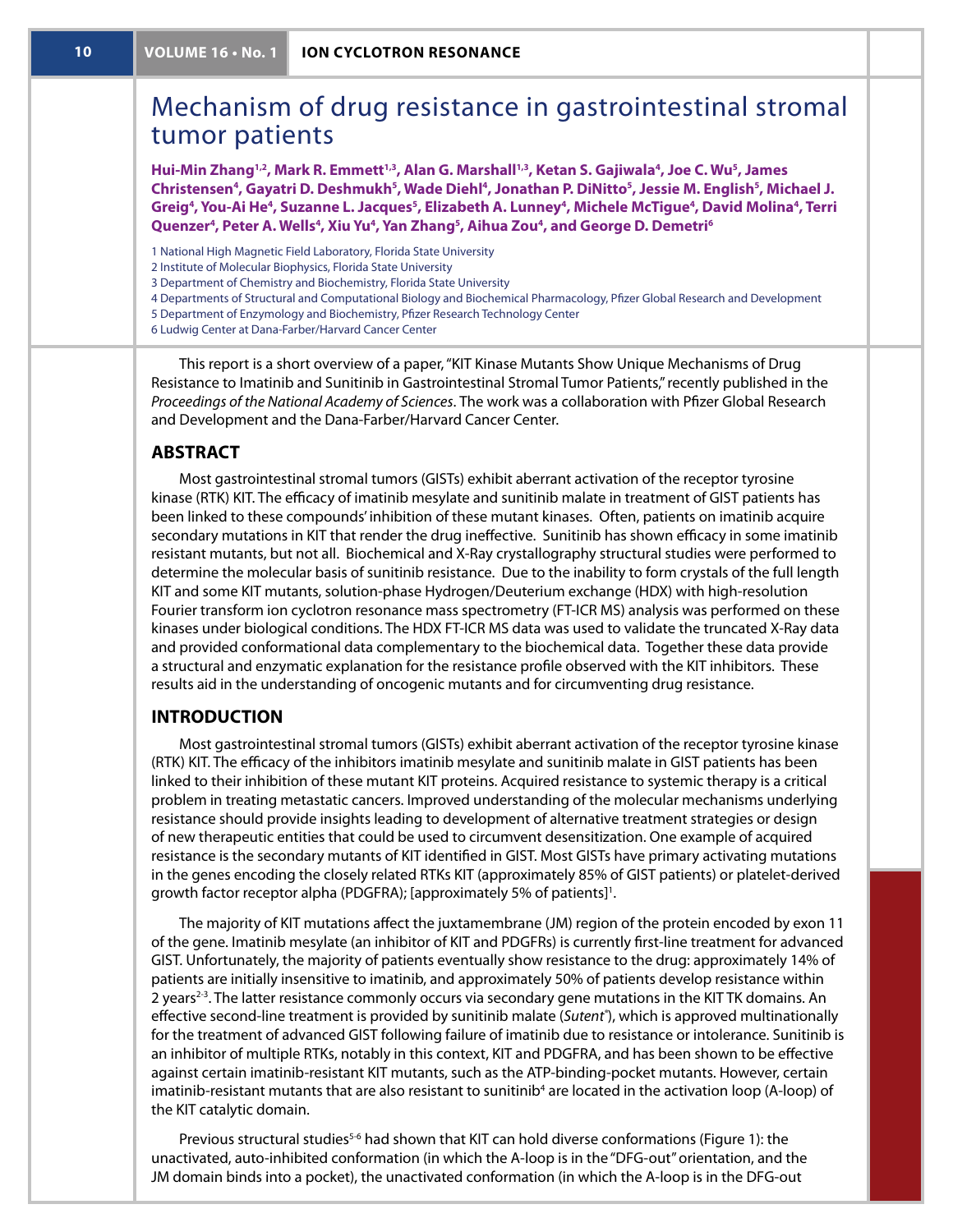### **ion cyclotron resonance VOLUME 16 • No. 1 11**

conformation with the JM domain oriented toward the solvent), and the activated conformation (in which the A-loop is in the "DFG-in" conformation and extends over the C-terminus of the catalytic domain). The wild type protein can be considered to be in equilibrium among these conformations, with a shift to the activated form upon phosphorylation.

The mechanism of KIT resistance to sunitinib could not be deduced in modeling studies based on the published structures described above<sup>5-6</sup>. Thus, solution-phase HDX FT-ICR MS was combined with other biochemical and biophysical methods to elucidate imatinib and sunitinib inhibition and the mutant KIT resistance mechanisms<sup>7</sup>.



### **Figure 1.**

The autoinhibited, unactivated and activated forms of wild type KIT. The JM domain (red), C  $\alpha$ -helix (blue), and A-loop (green) are oriented differently in the autoinhibited and activated states. The JM domain (red) is much more solvent accessible in the unactivated and activated states.

Figure 3 HDX of Wild Type KIT with and without KID

 $\circ$ 

Time (h)

in the presence of sunitinib

542-547, JM domain

 $624 - 636$ , aC

### **Figure 2.**

558-568, JM domain

816-828, A-loop

or the A-loop (residues 810–834).



HDX time courses for wild type KIT with (blue) or without the KID region (black) shows no significant conformational differences in the JM domain (residues 542–586), the a C segment (residues 624–636),

### **Figure 3.**

uptake

Deuterium

HDX time courses for wild type KIT with bound sunitinib with (blue) or without the KID region (black) shows no significant conformational differences in the JM domain (residues 542–586), the  $\alpha$  C segment (residues 624–636), or the A-loop (residues 810–834). These results confirm that the KID region plays no part in the binding of the drug to the KIT.

### **Figure 4.**

HDX time courses for the D816H mutant (red) and wild type KIT (blue). Most of the D816H mutant peptides are more solvent exposed than those of wild type KIT, implying that the mutant protein is more flexible than the wild type protein, and supporting the predominant active conformation of the D816H mutant.

### **Results**

**Kinase insertion domain (KID) has no influence on KIT conformation and function.** KIT contains a flexible kinase insertion domain (KID) of ~50-60 amino acids as do other split TKs. All KIT wild type and mutant proteins investigated in the above-mentioned biochemical studies contained the KID. However, due to inability to crystallize KIT proteins with the KID intact, crystallographic experiments were necessarily limited to constructs in which the KID was deleted. Direct evidence of this domain's influence on the conformation of the whole kinase is therefore essential. Solution-phase hydrogen/deuterium exchange (HDX) experiments with high-resolution mass spectrometry analysis for two constructs of KIT (the wild type KIT kinase domain with and without the KID) were performed under the same conditions. HDX rates for each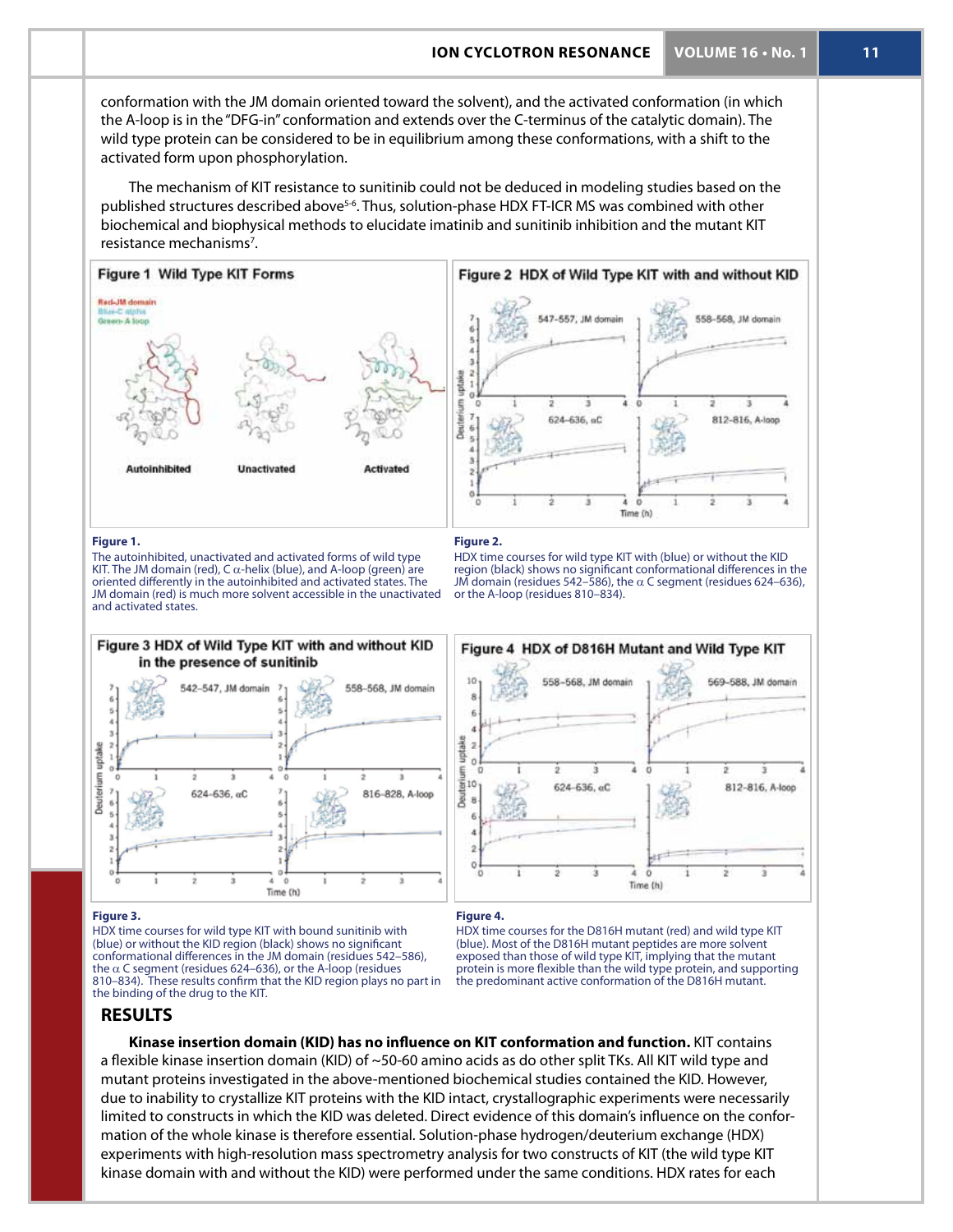of the covered peptides were similar in both proteins in the absence or presence of sunitinib. Thus, the KID has no major influence on KIT conformation (Figure 2) or on sunitinib binding (Figure 3) to KIT. Likewise, unactivated KIT with or without the KID showed similar affinity for sunitinib in protein fluorescence-quench experiments (data not shown).

**KIT A-loop mutants auto-activate much faster than wild type KIT.** Auto-activation experiments were performed for the wild type and mutant KIT kinases (data not shown). Auto-activation rates of KIT A-loop mutants D816H and D816V were substantially faster than that of wild type KIT (184- and 536-fold, respectively). The increase in the activation rate correlates well with loss of sunitinib potency during the course of auto-activation. Interestingly, although mutants harboring the V560D mutation exhibited the greatest increase in activation rates, they remained more sensitive to sunitinib through the study time course than the A-loop mutants D816H/V. This phenomenon may be related to the different conformations populated by the various mutants. HDX MS results showed that V560D adopted different conformations and thus can explain its different sensitivity to sunitinib from the D816H. A manuscript describing these results will be submitted to *Protein Science*.

**KIT D816H impacts the auto-inhibitory conformation of the JM domain.** Despite extensive crystallization experimentation, D816H KIT could not be crystallized. In HDX experiments, the HDX rate of the D816H JM domain exceeded the already high exchange rate of the wild type JM domain (Fig. 4). The HDX rate for the N-lobe residues adjacent to the JM domain increased significantly, indicating less protection from the JM segment. Limited proteolysis (with Glu-C) experiments with D816H KIT and different proteases were also performed. The D816H variant was significantly more susceptible to Glu-C proteolysis than was the wild type protein, indicative of JM exposure to solvent, further supporting the HDX data. We therefore propose that the D816H substitution negatively influences the inhibitory conformation of the JM domain such that the equilibrium is shifted from the auto-inhibited state of the kinase to one with a solvated, disordered JM domain (activated form).

### **Conclusions**

The influence of the KID on KIT either in the presence or absence of sunitinib has been elucidated by HDX MS. The inferences from the crystal structures of KIT without the KID are validated by extension to the full-length cytoplasmic protein. Solution-phase HDX further verifies that the JM domain in D816H is much more flexible or unstructured compared with wild type KIT. Other results described above comparing the D816H mutant with wild type KIT provide additional evidence supporting the solvated state of the JM domain in the mutated enzyme. Based on these observations, D816H substitution is demonstrated to negatively impact the inhibitory conformation of the JM domain such that the equilibrium is shifted away from the auto-inhibited state to the JM domain being released to solvent and disordered. These results demonstrate that HDX coupled with high resolution MS is complementary to X-ray crystallography and NMR, and in this system was essential for the elucidation of the molecular mechanisms of drug resistance.

### **ACKNOWLEDGEMENTS**

This work was supported by NIH (GM 78359), and by the NSF Division of Materials Research through DMR-0654118, the State of Florida, funding from Pfizer Inc., and the Ludwig Trust for Cancer Research.

### **REFERENCES**

- 1. C.L. Corless *et al.,* J. Clin. Oncol., **22**:3813–3825 (2004).
- 2. G.D. Demetri *et al.,* N. Engl. J. Med., **347**:472–480 (2002).
- 3. J. Verweij *et al.,* Lancet, **364**:1127–1134 (2004).
- 4. M.C. Heinrich *et al.,* J. Clin. Oncol, **26**:5352–5359 (2008).
- 5. C.D. Mol *et al.,* J Biol Chem, **278**:31461–31464 (2003).
- 6. C.D. Mol *et al.,* J Biol Chem, **279**:31655–31633 (2004).
- 7. K.S. Gajiwala *et al.,* Proc. Natl. Acad. Sci. U.S.A., **106**:1542-1547 (2009).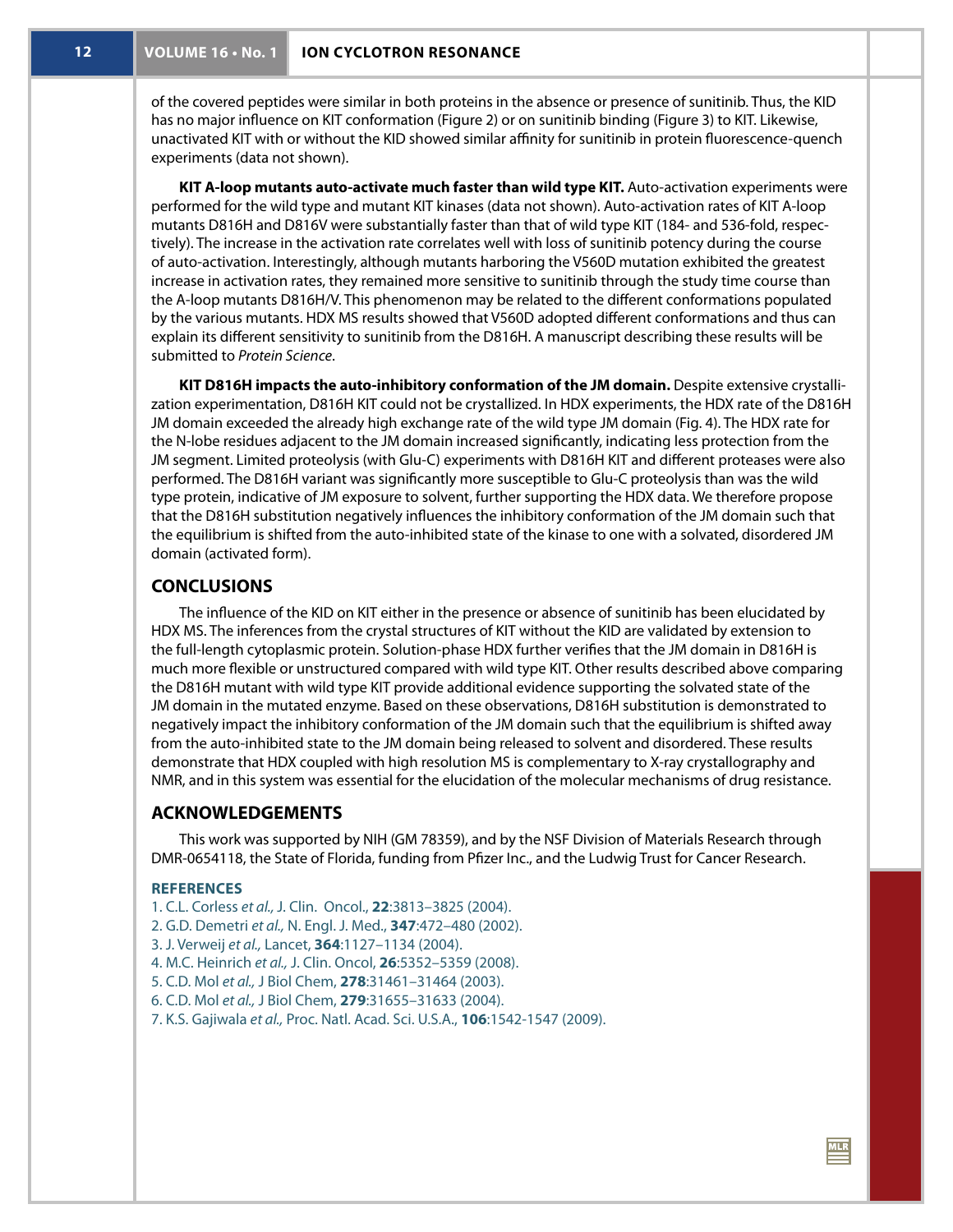## Going hybrid: Combining solution and solid-state NMR techniques to determine the structural topology of membrane proteins

### **By Gianluigi Veglia, Nathaniel J. Traaseth, Raffaello Verardi, and Shi Lei**

Departments of Chemistry and Biochemistry, Molecular Biology & Biophysics – University of Minnesota, Minneapolis

No, it is not the latest trumpeted slogan of Toyota, FIAT or Volkswagen. "*Going hybrid"* is a new necessity that structural biologists are facing when tackling larger and more complex biological systems. In fact, hybrid methods (i.e. the combination of several different biophysical approaches) are becoming more and more common in modern biophysics. For instance, Ad Bax and co-workers have initiated the use of small-angle X-ray scattering (SAXS) in combination with residual dipolar couplings from solution nuclear magnetic resonance (NMR) to refine the structures of large proteins. Also, electron paramagnetic resonance (EPR) and NMR data have been used in concert to achieve high-resolution structures of protein complexes. SAXS, X-ray and computational methods have also been combined to characterize protein complexes in solution.

While these approaches have enabled extraordinary steps toward the complete high-resolution structure determination of soluble macromolecular assemblies, the progress in the membrane realm has been sluggish. To date, only 100 unique folds have been identified for membrane proteins. The reason is what separates membrane proteins from soluble ones: the lipid membrane. Lipids surrounding these proteins are necessary to their function and often modulate their interactions with other proteins. Yet, the complex dynamic interplay between membrane proteins and lipids complicates crystallization and hinders classical structure determination approaches used with NMR spectroscopy.

This led to the flourishing of alternative spectroscopic approaches, among those, the efforts by the Cross laboratory at the Mag Lab in pioneering the use of solid-state NMR for the determination of membrane protein structures from anisotropic NMR observables (chemical shift anisotropy and dipolar couplings). My team and I at the University of Minnesota (Dr. Nate Traaseth, Raffaello Verardi, and Lei Shi) decided to combine the structural restraints of the classical solution NMR techniques with the methods developed by the Cross lab. The idea combines the assignments and distance restraints for backbone and side-chain atoms under isotropic conditions (solubilized in detergent micelles or isotropic bicelles) with orientational restraints with respect to the membrane bilayer (i.e. structural topology) derived from samples in mechanically aligned lipid membranes supported by glass plates or magnetically aligned lipid bicelle preparations. Our frequent trips to the Mag Lab and conversations with Drs. Cross, Fu and Bertram at Florida State University have inspired the combination of these structural constraints into a unique energy function that is implemented into XPLOR-NIH with a simulated annealing protocol.

The target function ( $E_{total}$ ) is formulated as a linear combination of geometrical ( $E_{chem}$ ), solution NMR ( $E_{\text{sol-NMR}}$ ), and solid-state NMR ( $E_{\text{ssNNR}}$ ) terms:

 $E_{\text{total}} = E_{\text{chem}} + E_{\text{sol-NMR}} + E_{\text{ssNNRR}}$ 

The geometrical and solution NMR potentials are available in XPLOR-NIH force field.  $E_{\text{chem}}$  is the sum of bonding (*Ebonds*, *Eangles*, *Eimproper*) and non-bonding interactions (*Evdw*).

*Esol-NMR* is the sum of restraints from solution NMR experiments such as NOEs (*ENOE*), hydrogen bonds (*EHBON*), torsion angles (*ECDIH*), and an empirical potential from the database (*EDB*). The penalty function *EssNMR* contains the restraints derived from chemical shift anisotropy (CSA) and dipolar coupling (DC) data obtained from the solid-state NMR experiment polarization inversion spin exchange at the magic angle (PISEMA). The solid-state NMR potential was modified from the flat-well penalty functions by Bertram and co-workers (Bertram, et al. 2000):

$$
E_{\text{ssNMR}} = w_{\text{CSA}} E_{\text{CSA}} + w_{\text{DC}} E_{\text{DC}} = w_{\text{pissMA}} (E_{\text{CSA}} + w_{\text{r}} E_{\text{DC}})
$$

Key elements in these experiments are the optimization of the sample preparations and the use of low-electric field (*low-E*) probes developed by the RF team (P. Gor'kov, W. Brey) at the Mag Lab, which allowed the acquisition of reproducible spectra and the derivation of valuable structural restraints for structure calculation. An example of the PISEMA data acquired for monomeric phospholamban (AFA-PLN), a 52 residue integral membrane protein, is reported in Figure 1. The sample was prepared in DOPC bilayers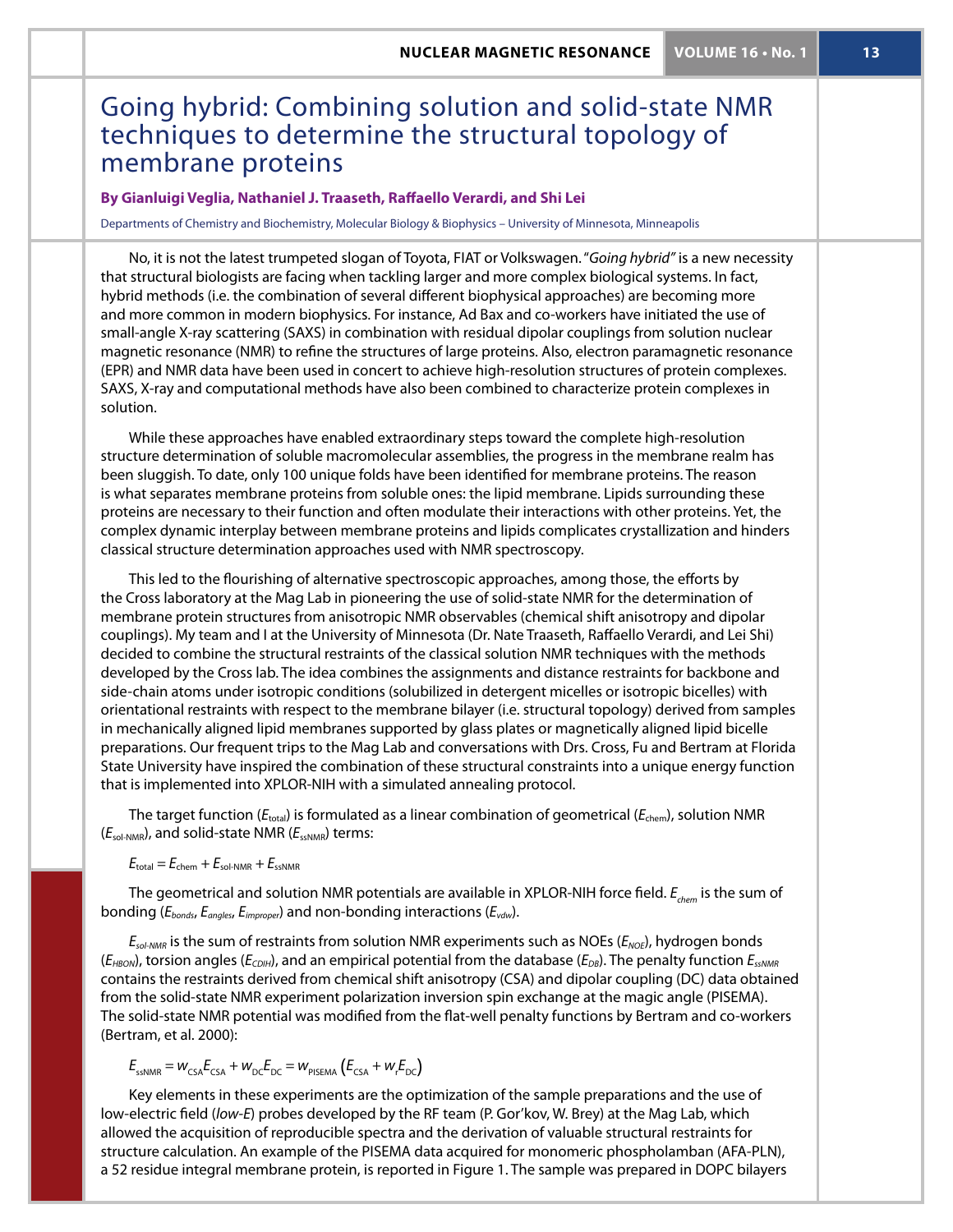supported on glass plates and was hydrated in deuterated water, depleting all of the exchangeable amide protons (cytoplasmic and loop residues), leaving only the resonances corresponding to the transmembrane portion of AFA-PLN.



### **Figure 1.**

[U-15N] AFA-PLN PISEMA spectrum acquired in oriented DOPC lipid bilayers. Simulation of the PISEMA spectrum reveals a 24° angle that domains Ib and II make with respect to the lipid bilayer normal.

A total of 44 CSA and 41 DC were extracted from several PISEMA spectra carried out on selectively labeled samples and combined with the NOEs and torsion angle restraints derived from our previous studies in dodecylphosphocholine detergent micelles. The structural ensemble was calculated using a simulated annealing protocol at the Minnesota Supercomputing Institute. The average structure was then equilibrated in an explicit DOPC lipid bilayer shown in Figure 2. Unlike our previous deposited structure (1N7L), these new coordinates for AFA-PLN contain a realistic depth of insertion for all structural domains of AFA-PLN with respect to the lipid membranes. We should point out that in the final structure refinement we implemented the DeGrado depth of insertion potential that allowed us to model the membrane around phospholamban. The molecular dynamics in explicit lipids were carried out using the CHARMM force field, providing a comprehensive picture of both protein and membranes. These results are now submitted for publication.



### **Figure 2.**

Hybrid structure of AFA-PLN equilibrated in an explicit DOPC lipid bilayer. This structure was minimized with both solution and solid-state NMR restraints in DPC micelles and DOPC lipid bilayers, respectively. All of the restraints are satisfied in the proposed hybrid structure.

 $\mathbf{m}$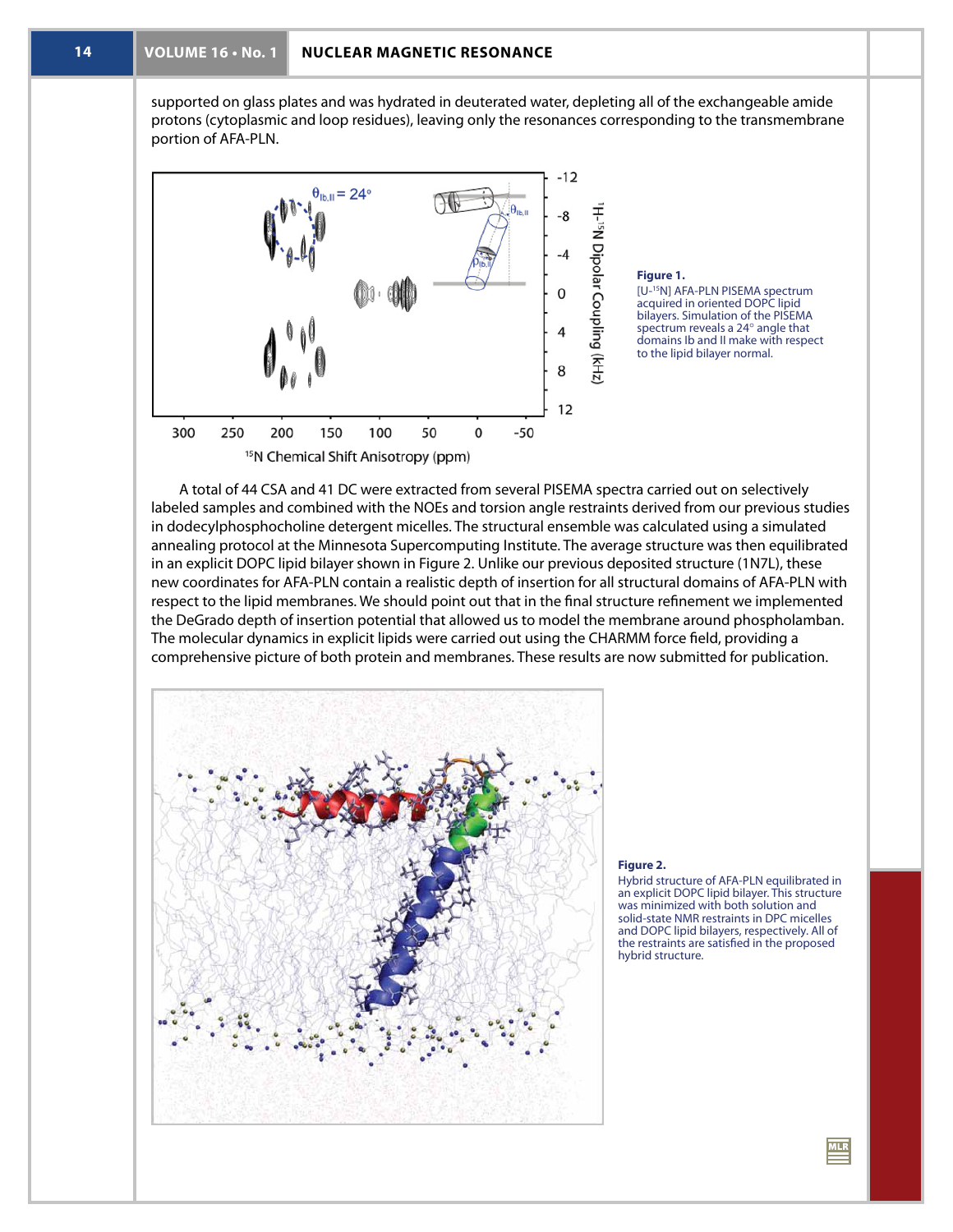## Center extends its outreach via the Internet

Educators at the Magnet Lab's Center for Integrating Research & Learning (CIRL) continue to find ways to engage K-12 students, teachers, undergraduates and graduate students in enhancing science education in an increasingly complex world of classrooms and schools. New outreach experiences build on revised state standards in science and connect students and teachers to real-world applications of science concepts.

Recently, Magnet Lab Webmaster Kristen Coyne worked with CIRL educators to develop audio slide shows featuring entertaining demonstrations with an explanation of the science behind them. The shows are posted on YouTube, TeacherTube (a site that is often accessed by K-12 teachers and students), and of course the Mag Lab Web site. As of this writing, the slide shows have received well over 18,000 hits among the three locations.



In an age of advanced technology, exciting scientific discoveries and new areas of research, many teachers and students still cling to old misconceptions about science and scientists, sometimes perpetuating stereotypes of what a scientist looks like and what scientists do in their laboratories. CIRL works to provide role models and strategies for teachers that will inform and excite the next generation of science, technology, math and engineering professionals.

Increased focus on science education has led to a spike in requests for outreach. CIRL reached more than 2,500 K-12 students in North Florida and South Georgia in the fall of 2008 alone. By January, the entire academic year was scheduled for Carlos Villa, CIRL's outreach coordinator. In addition to classroom visits, the CIRL staff has conducted Science Night for 250 elementary-aged students and their parents, continues its signature workshops in schools, is serving as science fair adviser to several schools, as well as participating in community events.

Four high school students interned at the Magnet Lab during the fall semester: Carolyn Kim with Stan Tozer, Daniel Watkins with Jim Brooks, Daniel Chang with Tom Painter, and Matthew Stolz with Scott Hannahs. Ms. Kim continues her internship for spring semester along with students from Women in Math, Science, and Engineering at FSU who also are working with Tozer.



Center for Integrating Research & Learning educators wowed the crowed at Sealey Elementary School's Science Night in late January. The Mag Lab has been a Partner In Education with Sealey, a math and science magnet school, for several years. Science Night is geared toward 3-5 graders and their parents.

Left: Center Assistant Director Jose Sanchez uses a bell jar, vacuum pump and a balloon to demonstrate pressure. Below: Participants don special

glasses that show fingerprints of light and reveal the visible spectrum.

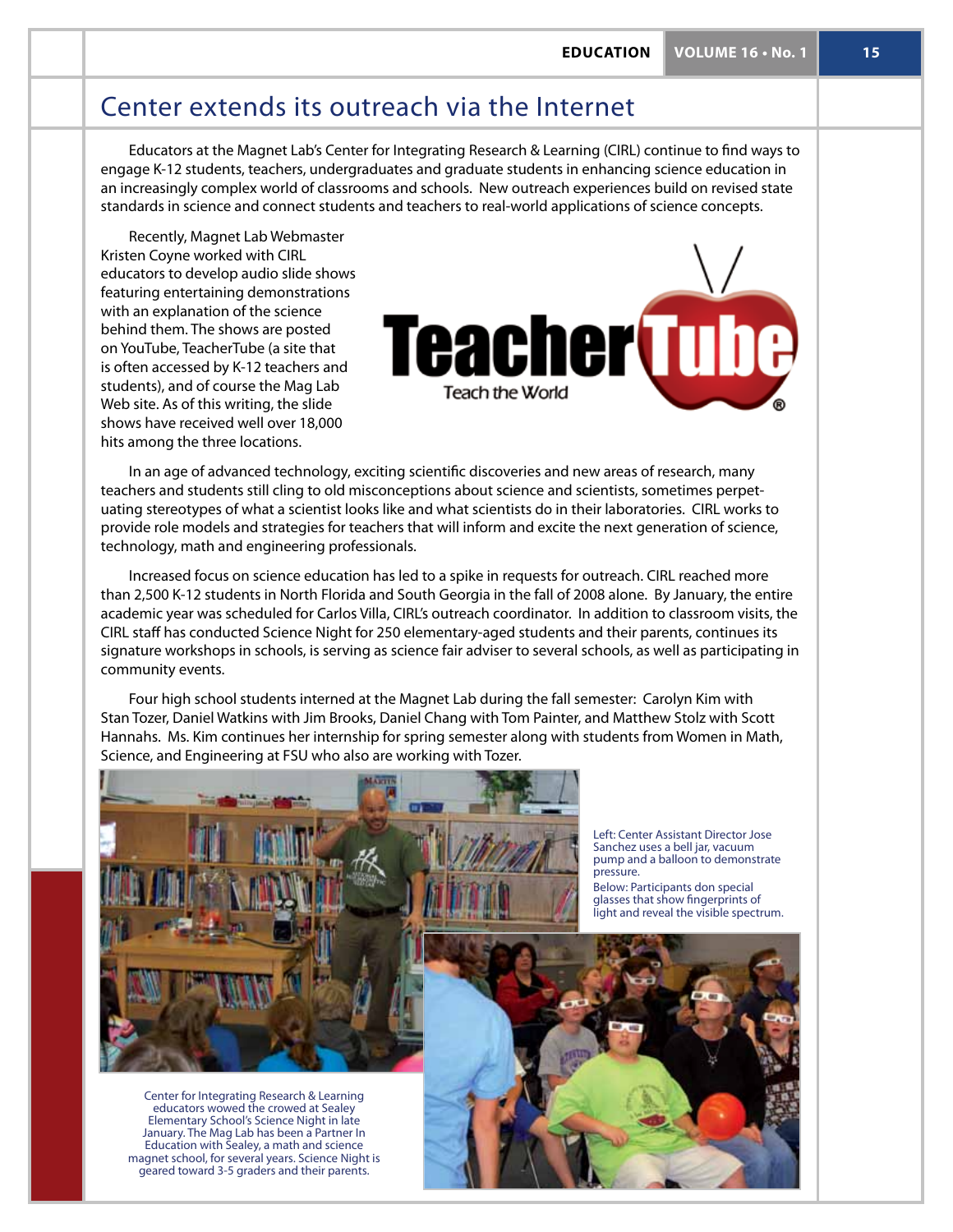Carlos Villa and Jose Sanchez will attend major science conferences representing the Magnet Lab: The National Science Teachers' Association national meeting and the National Association for Research in Science Teaching international conference. In addition, two papers based on CIRL research were accepted at the Association for Science Teacher Education and the National Association for Research in Science Teaching. North Carolina State University Assistant Professor Margareta Pop, who completed the research while a doctoral candidate at FSU, presented the ASTE paper. Both papers dealt with teachers' motivation to change their practice based on participation in a Research Experiences for Teachers (RET) program. Roxanne Hughes, graduate research assistant, will present a poster at the American Educational Research Association conference on CIRL's girls in science program, SciGirls.

In addition to the research on SciGirls and RET, a new study was undertaken by Brandon Nzekwe, graduate research assistant, to gather data on participants in the Magnet Lab's Research Experiences for Undergraduates (REU) program 1999-2008. Of 180 participants, data was gathered on 103 former participants. Currently 74 are enrolled students; 5 serve as science educators; 17 work in private industry; and 7 have government-based professions. Forty-two former participants are graduate students and 24 indicate that they are pursuing a Ph.D. Of the 103 participants that provided information, 32 have 91 science based publications between them; 15 of these were published on research conducted while participating in the REU program. Three REU alumni continue working at the Magnet Lab: Rick Clinite (REU 2001) returned to the lab and FSU to pursue a graduate degree after graduating from Cornell. He continues to work in Condensed Matter Science with Jim Brooks. Kenneth Purcell (REU 2001) worked with former Director Jack Crow both before and after graduating from Western Kentucky University and is currently working in Condensed Matter Science. Nicole Tibbetts (REU 2000) recently received her Ph.D. in Geochemistry while working with Roy Odom. Kelly McKirahan (REU 2005) reported that she received an NSF Academic Excellence award for her REU program; Paul Egan (REU 2006) credits the REU in part for his National Goldwater Scholarship award.



The first CIRL Advisory Board meeting via conference call was held in January and provided valuable input on future directions for CIRL programs. Advisory Board members committed to assisting with program development, identifying possible funding opportunities, and to working together to broaden CIRL's national presence. Members are: VieVie Baird, Florida Department of Education; John Bruno, Flagler College Tallahassee; Mary Jo Koroly, University of Florida; Fiona Goodchild, University of California Santa-Barbara; Jay Dubner, Columbia University; and Diandra Leslie-Pelecky, University of Texas Dallas.

The diversity of educational programming at the Magnet Lab coupled with the commitment of scientists who mentor students, teachers, undergraduates, and graduate students continues as a model of informal science education. **MLR**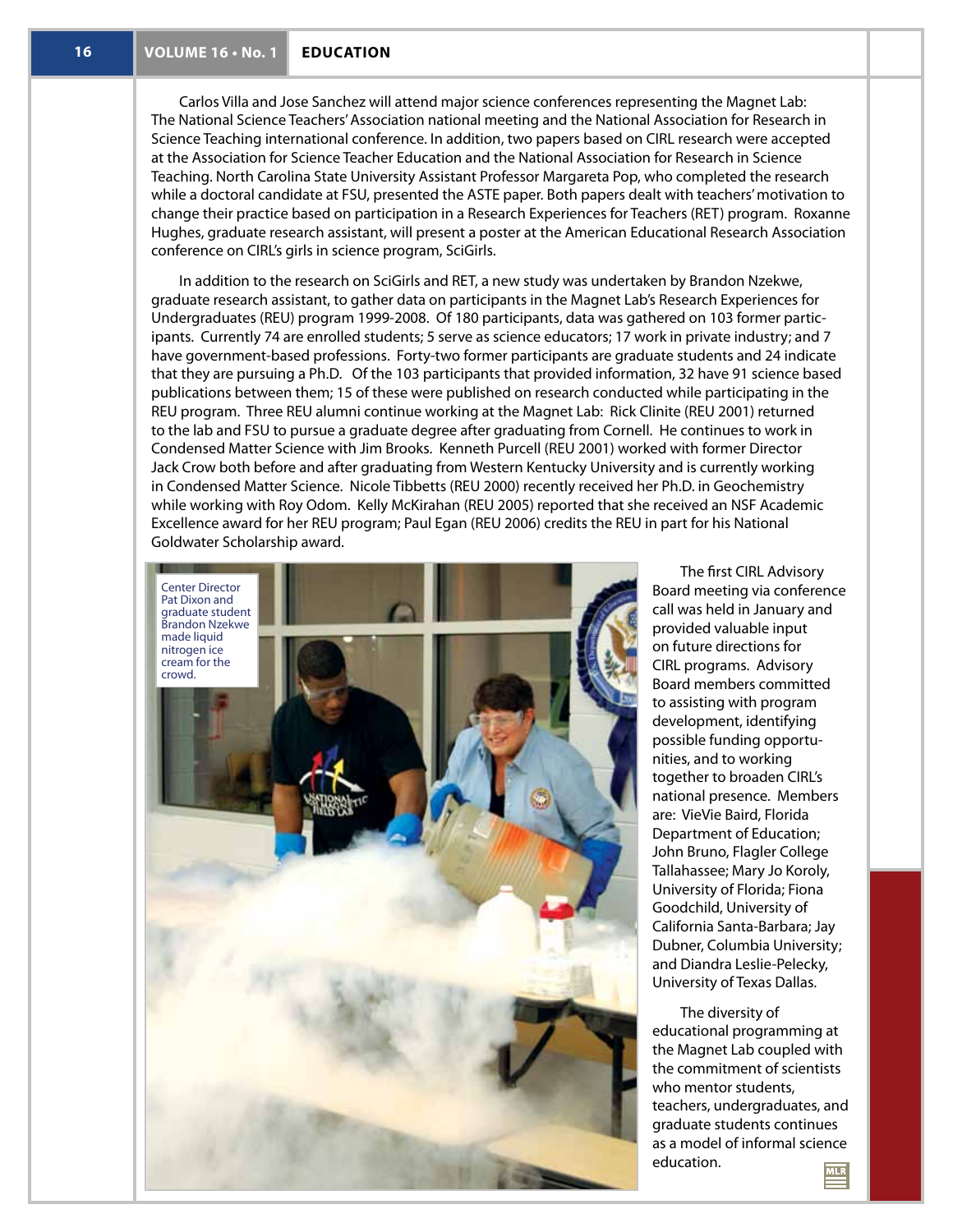## People



**Katye E. Altieri**, an oceanography graduate student at Rutgers University and an external user of the Magnet Lab's Ion Cyclotron Resonance (ICR) facility, is the 2008 winner of the Desert Research Institute's prestigious Peter B. Wagner Memorial Award for Women in Atmospheric Sciences. Altieri was chosen for her study of secondary organic aerosol formation through cloud-processing reactions. The Wagner Award is the culmination of rigorous competition among female graduate students who submit papers reflecting original research in atmospheric sciences. The winning paper, "Oligomers formed through in-cloud methylglyoxal reactions: Chemical composition, properties, and mechanisms investigated by ultra-high resolution FT-ICR Mass Spectrometry," was published in the journal *Atmospheric Environment*.



The World Association of Theoretical and Computational Chemists has awarded the 2008 Schroedinger Medal to **Rod Bartlett**, Magnet Lab affiliate and graduate research professor of chemistry and physics at the University of Florida. The Schroedinger Medal is the association's prize for an outstanding senior theoretical/computational chemist. The selection is the result of a secret ballot of the entire board and is highly competitive. Bartlett was awarded the medal for the systematic development of correlated wave function methods, especially many-body perturbation theory and coupled cluster theory.

**Rafael P. Brüschweiler**, professor, Department of Chemistry and Biochemistry at Florida State University, and associate director for Biophysics at the Mag Lab, "for fundamental contributions to methodology and applications of nuclear magnetic resonance spectroscopy in combination with novel computational approaches for the dynamic characterization of proteins in solution."

**Two Magnet Lab researchers were recently elected fellows of the American Physical Society:** 

**Alexander V. Gurevich**, scholar/scientist and principal investigator, Applied Superconductivity Center, "for significant contributions to the theory of superconductivity, particularly the effect of crystalline defects on critical currents, vortex dynamics, and upper critical fields of high-temperature superconductors and MgB $_{\textrm{2}}^{\textrm{}}$ ."

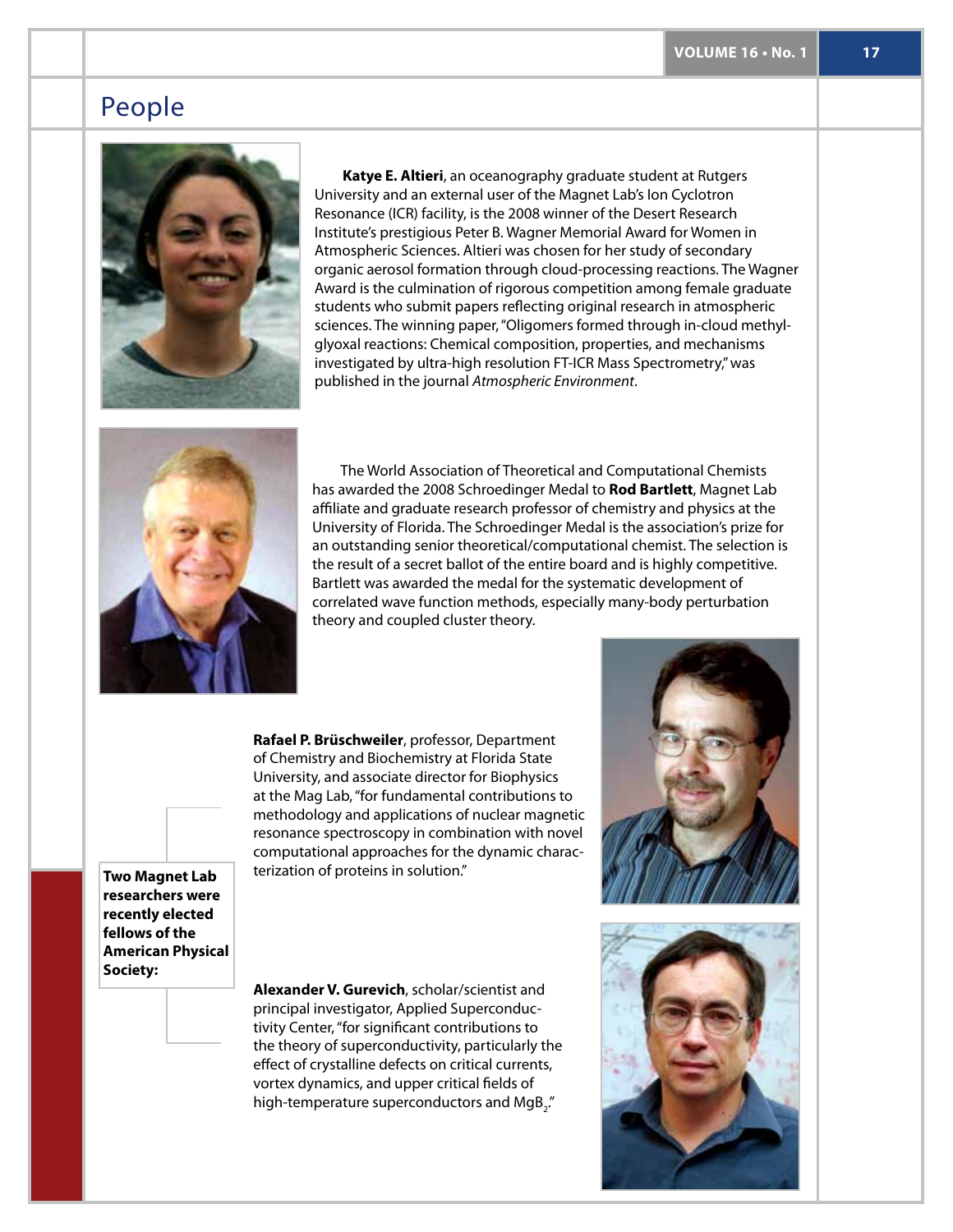Florida State University's Council on Research and Creativity awarded **Susanne Cappendijk**, an assistant professor in the Department of Biomedical Sciences and user of the lab's 900 MHz magnet, a First Year Assistant Professor award for her work, "Nicotinic Acetylcholine Receptors in the Zebra Finch Brain: How Receptor Topography Can Help in Understanding Neurodegenerative Diseases. "The award, one of 47 bestowed university-wide, comes with \$17,000 in salary support.

**Alan G. Marshall**, director of the ICR user program and Robert O. Lawton Professor of Chemistry and Biochemistry at FSU, has been selected to receive the 2009 Eastern Analytical Symposium Award for Outstanding Achievements in Mass Spectrometry. The award consists of a plaque and an honorarium that will be presented at a one-half day symposium in Marshall's honor during the upcoming EAS meeting, to be held Nov. 15-18 in Somerset, New Jersey. Marshall is just the third recipient of this relatively new award, his 14th national/international award during his 15 years at FSU.

**Wei Pan**, a long time collaborator with the Mab Lab's High B/T facility in the Microkelvin Laboratory at UF, has been named as a winner of the Presidential Early Career Award. Wei Pan was one of eight recipients named by the Department of Energy for this year's awards. He was cited for leadership in the field of experimental many-particle physics, especially non-Abelian states in ultra-clean two-dimensional systems; and for broad scientific community outreach activities and leadership. Pan is a principal member of the technical staff in the Physical, Chemical and Nano Sciences Center at Sandia National Laboraties, where he leads Sandia's DOE basic Energy Sciences project on quantum electronic phenomena and structures.



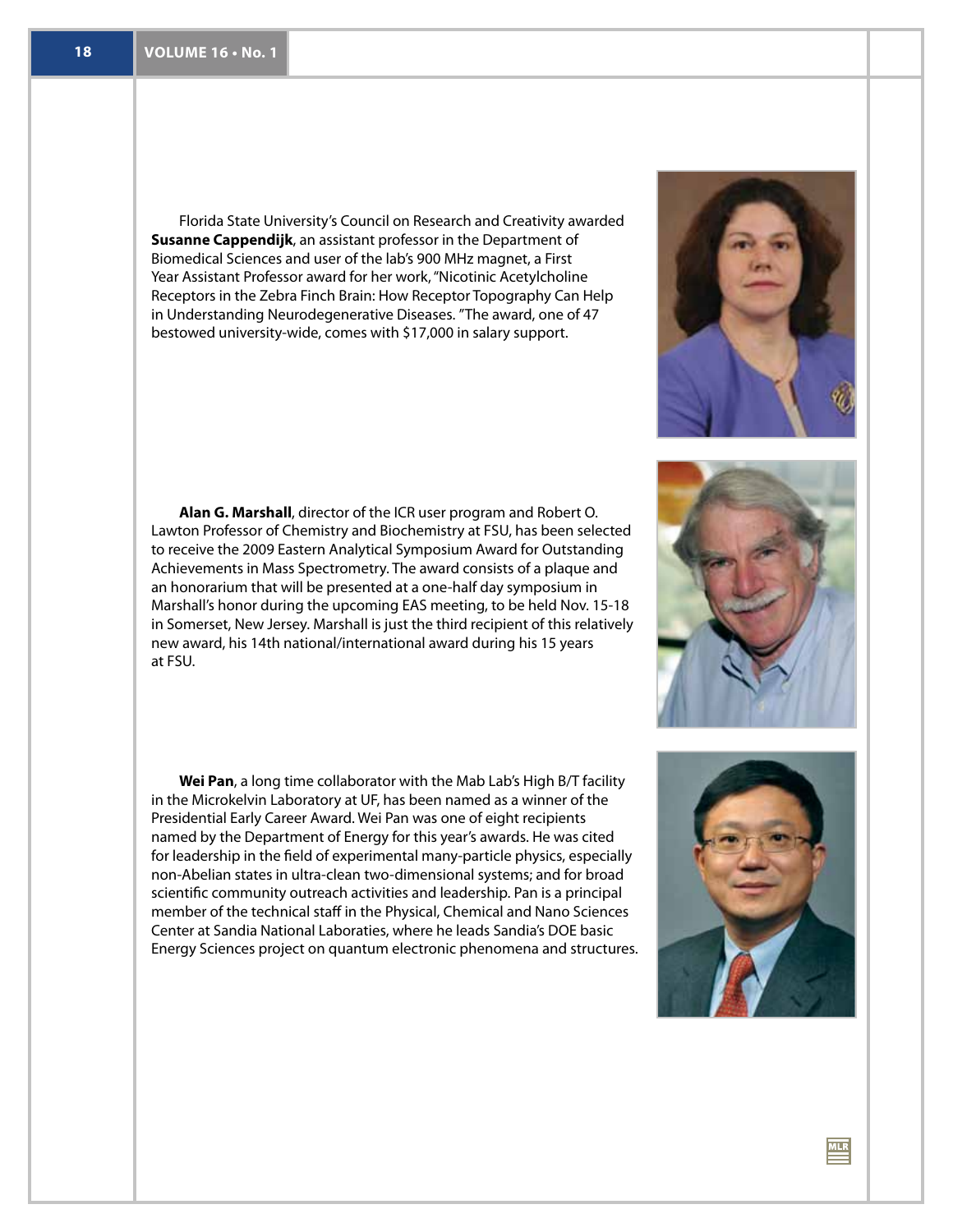## Science Starts Here



### **name:**

Andrew Christianson

### **Position:**

*Shull Fellow* Oak Ridge National Laboratory High Flux Isotope Reactor

**Andrew Christianson** *"The Magnet Lab has achieved one of the best balances between serving the user community and nurturing a strong internal science program."*

### **TIME AND ROLE AT THE MAGNET LAB:**

2000-2003, graduate research assistant at Pulsed Field Facility

### **Current work:**

Andrew studies strongly correlated electron systems with the aim of understanding the fundamental interactions that give rise to the novel magnetic and superconducting ordered states displayed by these materials. The technique he currently uses to investigate strongly correlated electron systems is neutron scattering often in conjunction with applied magnetic fields. Recent work includes studies of new superconducting materials and the structure and dynamics of magnetic nanoparticles.

### **IN His OWN WORDS:**

"My experience at the Magnet Lab gave me an early introduction to many current problems in the field of strongly correlated electrons and an enthusiastic and highly motivated group of experts to interact with.

"Throughout my career I have worked at many user facilities in the U.S. and around the world. The Magnet Lab has achieved one of the best balances between serving the user community and nurturing a strong internal science program."

### **HOW MENTORS MAKE A DIFFERENCE:**

"During my time at the Magnet Lab, I had the privilege of working closely with Alex Lacerda. He not only served as my mentor at the Los Alamos campus, but also served on my Ph.D. committee at Colorado State. Alex was a pleasure to work with as he always injected excitement and encouragement about the science we were doing. I am truly grateful for a mentor who was encouraging and never lost sight of the fact that the goal of every graduate student is to do great science that enables the achievement of a Ph.D. in a reasonable amount of time."

> *"Science Starts Here" showcases young scientists whose career paths have been greatly shaped by their experiences at the Magnet Lab.*